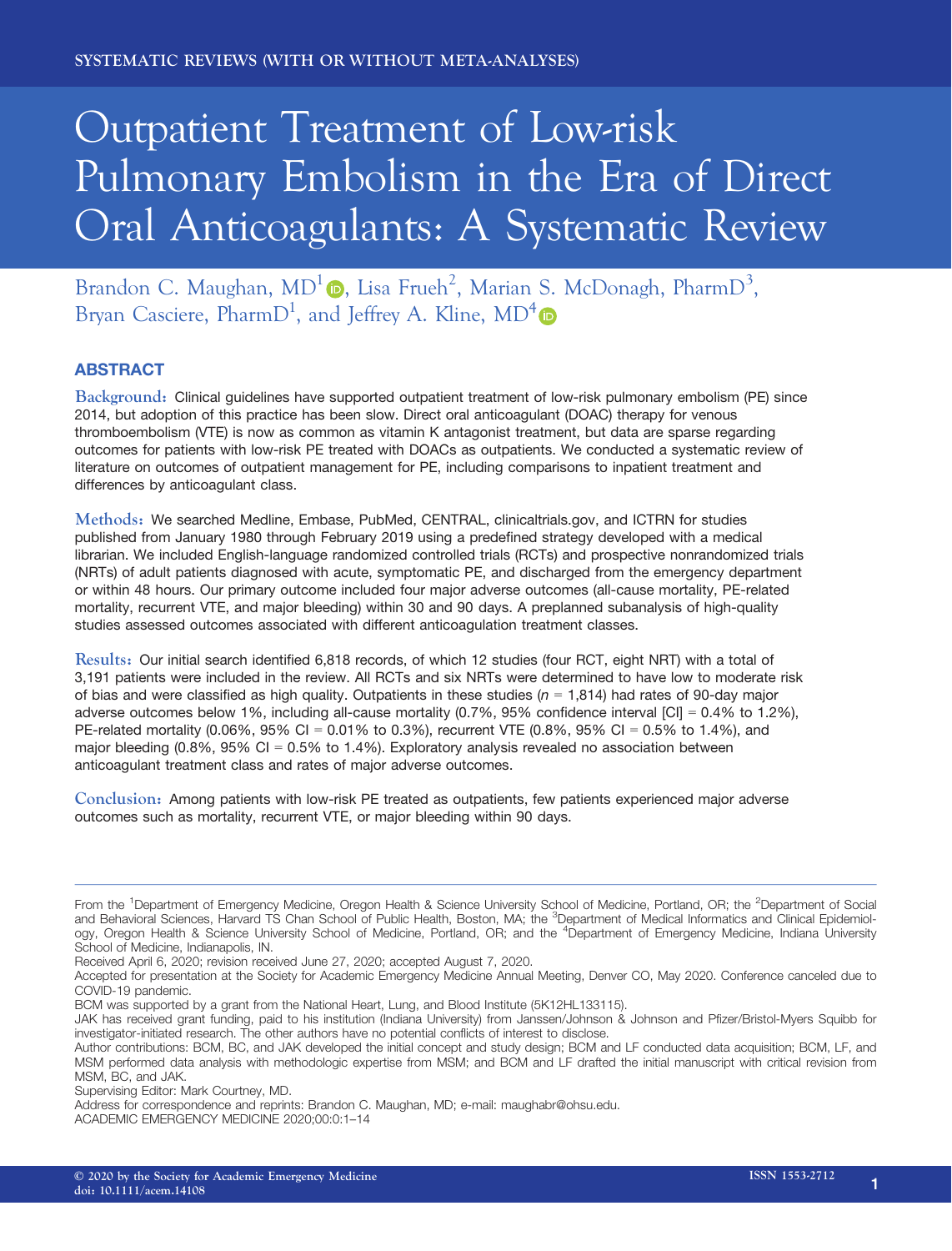Pulmonary embolism (PE) is a major cause of car-<br>diovascular morbidity and mortality, with an estimated 300,000 to 600,000 cases and 100,000 deaths annually in the United States.<sup>1</sup> The reported mortality from PE is highly variable, and the exact death rate directly related to PE remains elusive.<sup>2</sup> The majority of patients with acute PE are hemodynamically stable and have 30-day mortality rates of approximately 4.7% to 5.4%.3,4 Risk assessment models such as the Pulmonary Embolism Severity Index (PESI) score, the simplified PESI (sPESI) score, and the Hestia criteria can identify subsets of hemodynamically stable patients with acute PE whose risk of short-term mortality is even lower  $(0.5\% - 2.5\%)$ .<sup>5–10</sup> Data from multiple cohorts suggest that approximately 22% to 47% of hemodynamically stable patients with acute PE have a low risk using these validated rules or criteria. $9-12$ 

Clinical guidelines from professional societies including the American College of Emergency Physicians,<sup>13</sup> the American College of Chest Physicians,<sup>14,15</sup> and the European Society of Cardiology<sup>16,17</sup> suggest that outpatient management may be appropriate for select groups of patients with venous thromboembolism (VTE). However, use of outpatient-only treatment (e.g., without initial hospitalization) differs greatly between patients with PE and those with DVT alone. In a large systematic review of DVT treatment studies from 2006 to 2016, more than 40% of patients in the United States with DVT were treated on an outpatient basis, $18$  while data suggest that only 8% to 10% of patients diagnosed with acute PE during a similar period were treated on an outpatient basis.19,20

Prior to the FDA clearance to market rivaroxaban and apixaban (and other direct acting anticoagulants [DOACs]) for the treatment of VTE, most patients in the United States with VTE were initially treated with low-molecular-weight heparins (LMWH) followed by months of treatment with either an oral vitamin K antagonist (VKA) such as warfarin or, in patients with malignancy, with continued subcutaneous LMWH. The limitations and problems of VKA treatment are well documented. From the patient perspective, an important advantage of DOACs is the lack of the need for frequent needlesticks.<sup>21-25</sup>

Direct oral anticoagulants have surpassed VKAs to become the leading outpatient therapy for VTE, with 65% to 82% of patients reportedly using DOACs instead of VKAs for VTE therapy during 2012 to  $2017.<sup>26,27</sup>$  Early research suggests outpatient management of DVT in the United States has increased since the release of  $DOACs$ ,<sup>28</sup> but similar research on management of PE is lacking. Despite the rapid shift in treatment from VKA to DOAC treatment, only one published randomized controlled trial (RCT) has used DOACs for outpatient treatment of PE.<sup>29,30</sup> However, since 2016 several prospective nonrandomized trials (NRTs) have assessed outpatient treatment of PE with DOACs. The goal of this study was to systematically examine RCTs and NRTs on outpatient management of PE, including assessment of differences in outcomes based on anticoagulant class and treatment location.

# **METHODS**

#### Data Sources

We systematically searched Medline, Embase, PubMed, CENTRAL, clinicaltrials.gov, and ICTRN for articles published from January 1, 1980, through February 19, 2019, using a predefined search strategy which was reviewed by a medical librarian (Data Supplement S1, Appendix S1, available as supporting information in the online version of this paper, which is available at [http://onlinelibrary.wiley.com/doi/10.](http://onlinelibrary.wiley.com/doi/10.1111/acem.14108/full) [1111/acem.14108/full](http://onlinelibrary.wiley.com/doi/10.1111/acem.14108/full)). We contacted several authors to acquire specific subsets of reported data, to identify relevant unpublished data or studies in press, or to follow-up on the progress of ongoing studies. We also hand-searched references from selected articles to identify sources missed by our review. The initial search was not limited based upon anticoagulant. The study was reviewed and approved by the Oregon Health & Science University Institutional Review Board.

#### Study Selection and Outcomes

Two independent reviewers (BCM, LF) screened the retrieved references for relevance based on title and abstracts alone. Disagreements were resolved through discussion, and full texts were retrieved for the remaining references. Both reviewers independently reviewed the retrieved full texts for eligibility. Reviewers were not blinded to authorship, journal name, or institution during data extraction. Data were extracted by a single reviewer (LF) and reviewed by a second reviewer (BCM) against the primary literature for accuracy.

We included English-language studies that prospectively enrolled adult patients who were diagnosed with acute, symptomatic PE and discharged either directly from the emergency department (ED) or within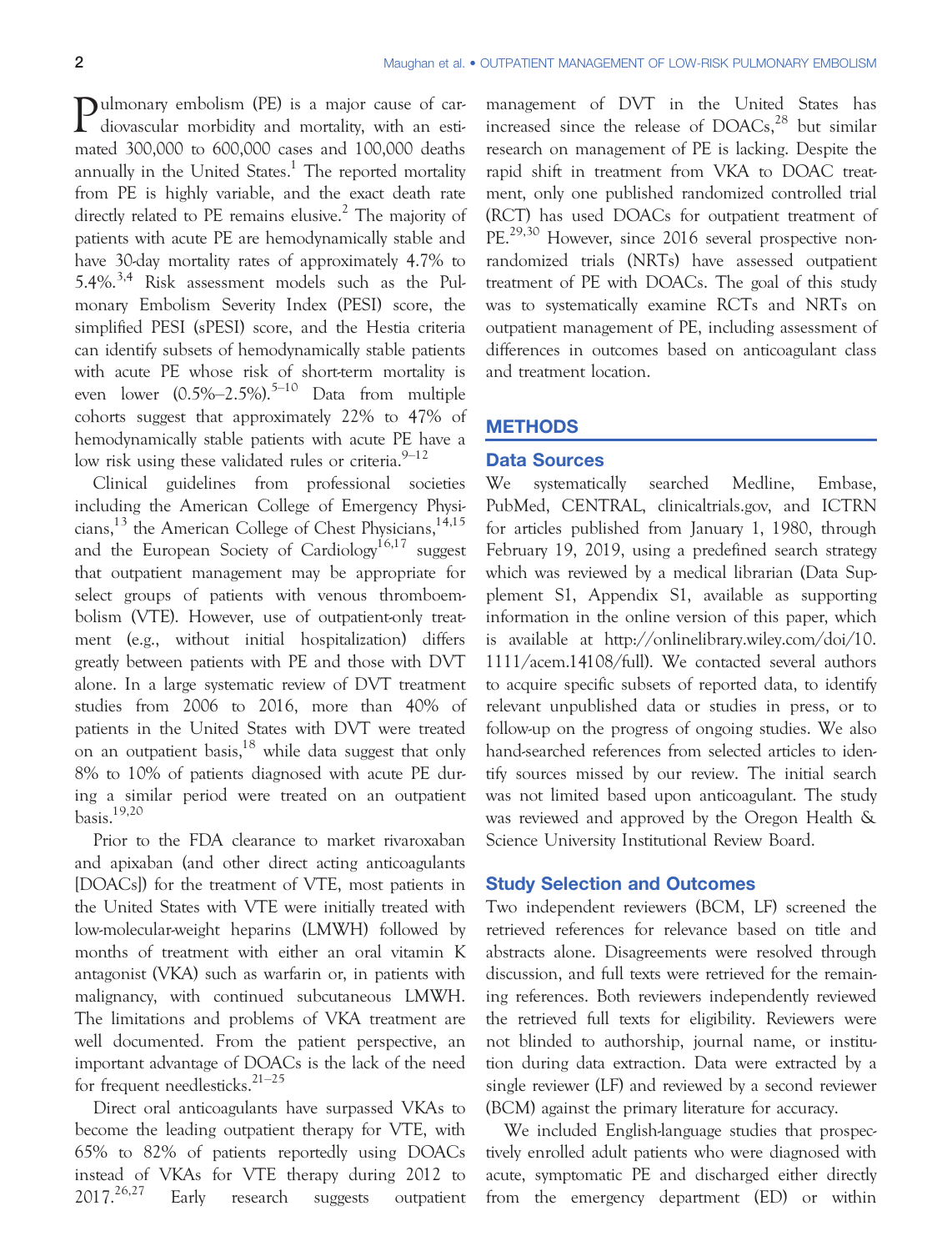

Figure 1. PRISMA flow diagram of the study selection process. <sup>a</sup>Editorials, letters to the editor, corrections, abstracts without required data (e.g., enrollment criteria, PE-specific outcomes, etc.), registered clinical trials without results. PE = pulmonary embolism.

48 hours. We included studies that reported any of seven outcomes, including four major adverse outcomes (all-cause mortality, PE-related mortality, recurrent VTE, and major bleeding) and three minor adverse outcomes (clinically relevant nonmajor bleeding [CRNMB], return visit to ED, and hospital readmission). Outcomes were reported as defined in each study, and we analyzed variation in outcomes based on differences in these definitions. Studies were assumed to have no PE-related mortality if they reported no all-cause mortality, and studies with any instances of all-cause mortality were assumed to have no PE-related mortality if all patient deaths were attributed to another specified cause (e.g., trauma). Eligible studies were required to report outcomes at 30 or 90 days after discharge. If a study reported 90-day outcomes and reported specific times (i.e., number of days after discharge) when each adverse event occurred, we calculated 30-day outcomes if they were not already reported.

Since prior systematic reviews on this topic identified few RCTs, all of which had uniformly small samples,<sup>31</sup> we decided a priori to include both RCTs and prospective NRTs in the review to better characterize the available evidence. $32$  Retrospective studies, case reports, editorials, and other publication types were excluded. Eligible studies were required to include patients with radiographic confirmation of PE. We excluded studies about VTE prophylaxis, those that did not have a clearly defined outpatient cohort, and those limited to populations with specified comorbidities (e.g., cancer). We further excluded studies that included none of our specified outcomes as well as those without clearly defined inclusion and exclusion criteria. Finally, we excluded studies with unusual outpatient scenarios, such as hospital-in-the-home or a patient hotel.

#### Quality Assessment

Included studies were independently assessed for quality by two reviewers (LF and BCM), and differences were resolved through consensus. We used the Cochrane Collaboration ROB2 and ROBINS-I risk-of-bias tools to assess bias in RCTs and NRTs, respectively.<sup>33,34</sup> We defined high-quality studies based on (1) ROB2 classification of "low risk" or "some concerns" or by (2) ROBINS-I classification of "low" or "moderate" risk of bias; studies that did not meet these qualifications were classified as lower quality.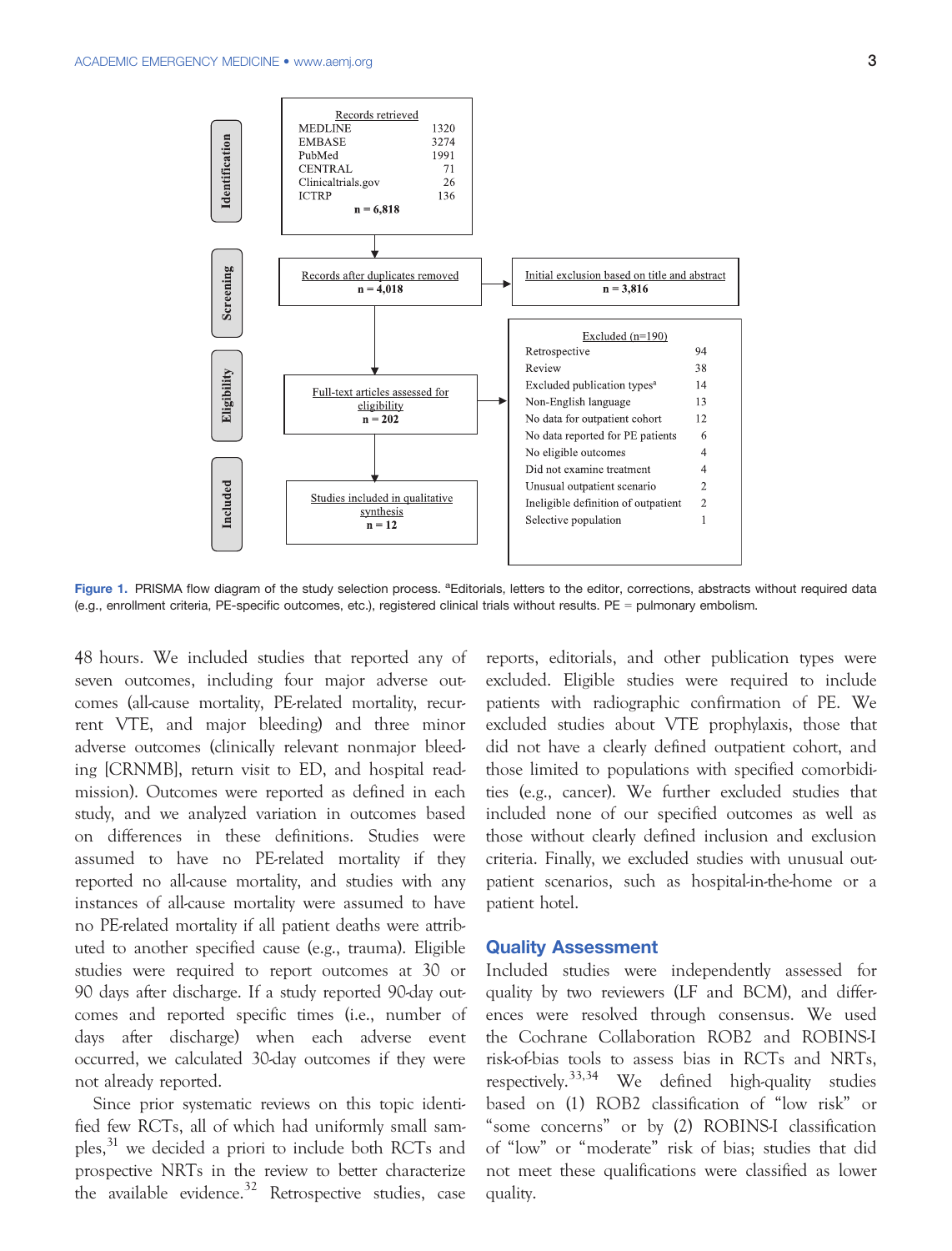| Table          |                       | Study Design and Patient Characteristics of Included Studies                      |                |                          |                          |                |                        |                                                        |                                                                |                                  |                                |                                 |                                   |                            |
|----------------|-----------------------|-----------------------------------------------------------------------------------|----------------|--------------------------|--------------------------|----------------|------------------------|--------------------------------------------------------|----------------------------------------------------------------|----------------------------------|--------------------------------|---------------------------------|-----------------------------------|----------------------------|
|                |                       |                                                                                   |                |                          |                          |                |                        |                                                        |                                                                |                                  | Outpatient Cohorts             |                                 |                                   |                            |
| Author         | Study<br>Type<br>Year | Country                                                                           | Treat-<br>ment | Sites                    | Patients,<br>total $(n)$ | (%F)<br>Sex    | (Years)<br>Mean<br>Age | Treatment (n)<br>Assigned to<br>Outpatient<br>Patients | Criteria to Qualify<br>as Outpatient<br>Discharge<br>Treatment | Met Discharge<br>Criteria, n (%) | Malignancy,<br>Active<br>n (%) | Previous VTE,<br>n (%)          | Disease, n (%)<br>Chronic<br>Lung | Failure,<br>Heart<br>n (%) |
| Wells          | RCT<br>2005           | Canada                                                                            | <b>VKA</b>     | 4                        | 90                       | 45.9           | 57.8                   | 90                                                     | N/A*                                                           | N/A*                             | $113(22.4\%)^{\dagger}$        | 84 (16.6%)†                     | $\frac{1}{2}$                     | $\frac{\alpha}{2}$         |
| Agterof        | 2010 NRT              | Netherlands                                                                       | <b>VKA</b>     | 5                        | 152                      | <u>က္</u><br>5 | 53.4                   | 152                                                    | Within 24 hours of<br>admission                                | 152 (100%)                       | 20 (13.2%)                     | 23 (15.1%)                      | 8(5.3%)                           | 1(0.7%)                    |
| Zondag         | 2011 NRT              | Netherlands                                                                       | <b>VKA</b>     | 12                       | 297                      | $42$           | 55                     | 297                                                    | Within 24 hours of<br>PE diagnosis                             | 297 (100%)                       | 28 (9.4%)                      | 74 (24.9%)                      | 11(3.7%)                          | 1(0.3%)                    |
| Aujesky        | 2011 RCT              | <b>United States</b><br>Switzerland,<br>Belgium,<br>France,                       | <b>VKA</b>     | $\overline{9}$           | 344                      | 50.9           | 47                     | 171                                                    | Within 24 hours of<br>study enrollment                         | 163 (95.3%)                      | 1 (0.6%);                      | $31(18.1\%)$                    | 7(4.1%)                           | 2(1.2%)                    |
| Kline          | <b>NRT</b><br>2016    | <b>United States</b>                                                              | <b>DOAC</b>    | $\sim$                   | 67                       | 45             | 41.5                   | 67                                                     | (no time specified)<br>Discharge from ED                       | 67 (100%)                        | 7 (4.0%)†                      | $\frac{1}{2}$                   | $18(7.1\%)$                       | $9(3.6%)$ †                |
| den Exter      | RCT<br>2016           | Netherlands                                                                       | <b>VKA</b>     | $\overline{1}$           | 275                      | 44.7           | S3                     | 275                                                    | Within 24 hours of PE<br>diagnosis                             | 275 (100%)                       | $14(5.2\%)$                    | 73 (26.5%)                      | $14(5.2\%)$                       | 2 (0.7%)                   |
| <b>Walen</b>   | NRT<br>2017           | Netherlands                                                                       | <b>VKA</b>     | $\overline{\phantom{0}}$ | 250                      | 52.4           | 53.2                   | 225                                                    | Within 24 hours of<br>admission                                | 221 (88.4%)                      | 4 (1.6%)                       | $\frac{1}{2}$                   | 8(3.2%)                           | 1(0.4%)                    |
| Elias          | NRT<br>2018           | <b>United States</b>                                                              | Multiple       | $\overline{\phantom{0}}$ | 55                       | 29.1           | 8                      | 55                                                     | (no time specified)<br>Discharge from ED                       | 55 (100%)                        | 2(3.6%)                        | $\frac{\mathsf{p}}{\mathsf{p}}$ | 0(0%)                             | 0(0%                       |
| <b>Bledsoe</b> | NRT<br>2018           | <b>United States</b>                                                              | Multiple       | 5                        | 200                      | 54             | $\ddot{4}$             | 200                                                    | Within 24 hours of<br>admission                                | 200 (100%)                       | $2(1.0\%)$                     | 43 (21.0%)                      | 25 (12.5%)                        | 2(1.0%)                    |
| Vanni          | <b>THN</b><br>2018    | <b>Italy</b>                                                                      | Multiple       | 4                        | 547                      | ၜ<br>53.       | 76¶                    | 178                                                    | of arrival to ED<br>Within 48 hours                            | <b>N/A<sub>§</sub></b>           | 81 (45.5%)                     | 27 (15.3%)                      | $\frac{1}{2}$                     | $\frac{1}{2}$              |
| Peacock        | RCT<br>2018           | <b>States</b><br>United                                                           | <b>DOAC</b>    | 35                       | 114                      | œ<br>5         | 58.3                   | 51                                                     | of arrival to ED<br>Within 24 hours                            | 51 (100%)                        | 3(5.9%)                        | 10 (19.6%)                      | $\frac{1}{2}$                     | $1(1.9\%)$                 |
| Barco          | 2019 NRT              | Germany, Italy, DOAC<br>Netherlands,<br>Portugal,<br>Finland,<br>Greece<br>Spain, |                | $\overline{9}$           | 525                      | 45.7           | 56.7                   | 525                                                    | Within 48 hours<br>of arrival to ED                            | 502 (95.6%)                      | 32 (6.2%)                      | $121(23.4\%)$                   | 26 (5.0%)                         | 7(1.3%)                    |
|                |                       |                                                                                   |                |                          |                          |                |                        |                                                        |                                                                |                                  |                                |                                 |                                   |                            |

DOAC = direct oral anticoagulant; ED LOS = emergency department length of stay; NR = not reported; NRT = nonrandomized trial; RCT = randomized controlled trial; VKA = vitamin K antag-DOAC = direct oral anticoagulant; ED LOS = emergency department length of stay; NR = not reported; NRT = nonrandomized trial; RCT = randomized controlled trial; WKA = vitamin K antag-<br>onist.

\*Study was conducted an at outpatient clinic.

†Characteristics of full study cohort including patients with DVT but no PE.

‡May include patients with a history of malignancy but no active malignancy.

¶Median age.

\*Study was conducted an at outpatient clinic.<br>†Characteristics of full study cohort including patients with DVT but no PE.<br>‡May include patients with a history of malignancy but no active malignancy.<br>"Median age.<br>\*Study wa §Study was observational; treatment cohort was not assigned. All patients discharged within 48 hours were deemed "outpatients."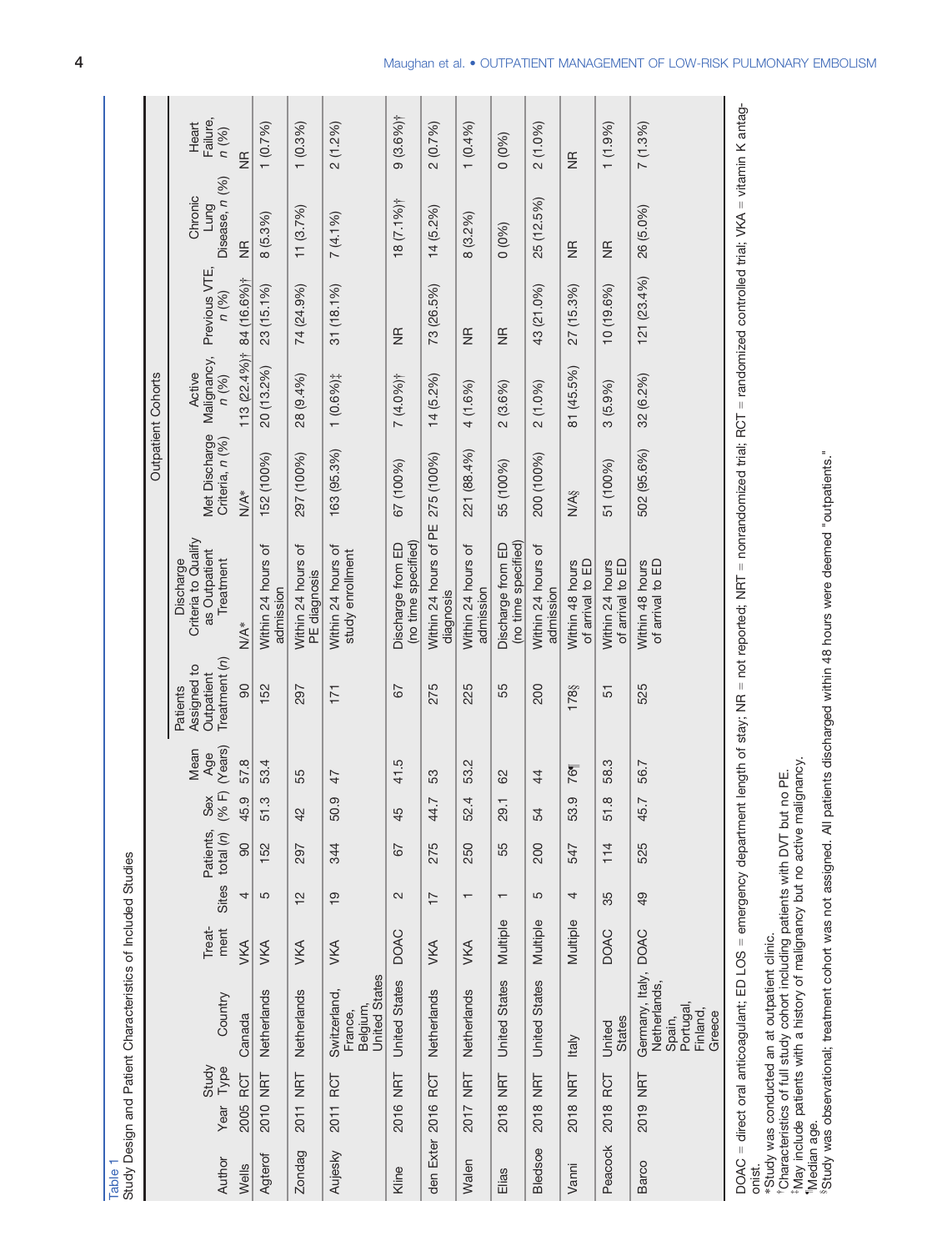|                       |                            |                         |                                                  |                         |                                       |         |                                                                                                                                                                                                                                                                                                                                                                                             |                       | Major Adverse Outcomes |                                |                                        |                                                  |                                                                       |                    |                                     |               |                        |               |                   |                       |              |
|-----------------------|----------------------------|-------------------------|--------------------------------------------------|-------------------------|---------------------------------------|---------|---------------------------------------------------------------------------------------------------------------------------------------------------------------------------------------------------------------------------------------------------------------------------------------------------------------------------------------------------------------------------------------------|-----------------------|------------------------|--------------------------------|----------------------------------------|--------------------------------------------------|-----------------------------------------------------------------------|--------------------|-------------------------------------|---------------|------------------------|---------------|-------------------|-----------------------|--------------|
|                       |                            |                         |                                                  |                         |                                       |         |                                                                                                                                                                                                                                                                                                                                                                                             |                       |                        |                                |                                        |                                                  |                                                                       |                    |                                     |               | Minor Adverse Outcomes |               |                   |                       |              |
|                       |                            |                         | All-cause Mortality                              |                         |                                       |         | PE-related Mortality                                                                                                                                                                                                                                                                                                                                                                        |                       |                        | Recurrent VTE                  |                                        |                                                  | Major bleeding                                                        |                    | CRNMB                               |               | ED Visits              |               |                   | Hospitalization       |              |
|                       |                            |                         | 30 Days                                          |                         | 90 Days                               | 30 Days |                                                                                                                                                                                                                                                                                                                                                                                             | 90 Days               | 30 Days                |                                | 90 Days                                | 30 Days                                          | 90 Days                                                               | 30 Days            | 90 Days                             | 30 Days       |                        | 90 Days       | 30 Days           |                       | 90 Days      |
| Type<br>Study         | of Bias<br>Overall<br>Risk | $\geq$<br>Year          | n (%)                                            | n (%)<br>95% CI         | 95% CI $n$ (%)                        |         | 95% Cl n (%)                                                                                                                                                                                                                                                                                                                                                                                |                       |                        |                                | 95% Cl n (%) 95% Cl n (%) 95% Cl n (%) |                                                  | 95% CI n (%) 95% CI n (%) 95% CI n (%)                                |                    | 95% CI n (%)                        |               | 95% CI n (%)           | 95% CI        | n (%)             | n (%)<br>95%<br>O     | 88<br>0      |
| Wells                 | RCT Moderate 2005          | 90                      | $\circ$                                          | (3.3%)<br>ო             | $1.1 - 9.3$                           | $\circ$ | $\circ$<br>I                                                                                                                                                                                                                                                                                                                                                                                |                       |                        |                                | $2(2.2\%)$ 0.6-7.7 0                   | $\begin{array}{c} \hline \end{array}$            | $\begin{array}{c} \hline \end{array}$<br>$\circ$                      |                    |                                     |               | 36<br>(21.1%)          | $15.6 - 27.8$ |                   | $\frac{18}{(10.5\%)}$ | $6.7 - 16.0$ |
| Aujesky               |                            | 2011 171                | $\mid$<br>$\circ$                                | (0.6%)                  | $0.1 - 3.2$                           | $\circ$ | $\circ$<br>$\begin{array}{c} \rule{0pt}{2.5ex} \rule{0pt}{2.5ex} \rule{0pt}{2.5ex} \rule{0pt}{2.5ex} \rule{0pt}{2.5ex} \rule{0pt}{2.5ex} \rule{0pt}{2.5ex} \rule{0pt}{2.5ex} \rule{0pt}{2.5ex} \rule{0pt}{2.5ex} \rule{0pt}{2.5ex} \rule{0pt}{2.5ex} \rule{0pt}{2.5ex} \rule{0pt}{2.5ex} \rule{0pt}{2.5ex} \rule{0pt}{2.5ex} \rule{0pt}{2.5ex} \rule{0pt}{2.5ex} \rule{0pt}{2.5ex} \rule{0$ |                       | $\circ$                | $\begin{array}{c} \end{array}$ |                                        |                                                  | 1 (0.6%) 0.1-3.2 2 (1.2%) 0.3-4.1 3 (1.8%) 0.6-5.0                    |                    |                                     |               |                        |               |                   |                       |              |
| den Exter             |                            | 2016 275                |                                                  | (1.1%)<br>$\infty$      | $0.4 - 3.2$ 1                         | (0.4%)  | $0.1 - 2.0$                                                                                                                                                                                                                                                                                                                                                                                 | $0.1 - 2.0$<br>(0.4%) |                        |                                | 3 (1.1%) 0.4-3.2                       |                                                  | 3 (1.1%) 0.4-3.2                                                      |                    |                                     |               |                        |               |                   |                       |              |
| Peacock               |                            | 49<br>2018              | $\mid$<br>$\circ$                                | $\circ$                 | $\overline{\phantom{a}}$              | $\circ$ | $\circ$<br>$\mid$                                                                                                                                                                                                                                                                                                                                                                           |                       | $\circ$                | $\circ$<br>$\mid$              | $\overline{\phantom{a}}$               | $\overline{\phantom{a}}$<br>$\circ$              | $\circ$                                                               |                    | $0.4 - 10.7$<br>1 (2.0%)            |               |                        |               |                   |                       |              |
| Agterof               |                            | NRT Moderate 2010 152 0 | $\begin{array}{c} \hline \end{array}$            | $\circ$                 | $\begin{array}{c} \hline \end{array}$ | $\circ$ | $\circ$<br>$\mid$                                                                                                                                                                                                                                                                                                                                                                           |                       | $\circ$                | $\circ$<br>$\mid$              |                                        | $\begin{array}{c} \hline \end{array}$<br>$\circ$ | $\circ$                                                               |                    |                                     |               |                        |               |                   |                       |              |
| Zondag                |                            | 2011 297                | 2 (0.7%)                                         | 3 (1.0%)<br>$0.2 - 2.4$ | $0.3 - 2.9$                           | $\circ$ | $\circ$                                                                                                                                                                                                                                                                                                                                                                                     | $\mid$                |                        |                                |                                        |                                                  | $4(1.4\%)$ 0.5-3.4 6 (2.0%) 0.8-4.3 2 (0.7%) 0.2-2.4 2 (0.7%) 0.2-2.4 |                    | $2.9 - 8.2$<br>$\frac{15}{(5.1\%)}$ |               |                        |               |                   |                       |              |
| Kline                 |                            | 67<br>2016              | $\overline{\phantom{a}}$<br>$\circ$              |                         |                                       | $\circ$ | $\mid$                                                                                                                                                                                                                                                                                                                                                                                      |                       | $\circ$                | $\begin{array}{c} \end{array}$ |                                        | $\overline{\phantom{a}}$<br>$\circ$              |                                                                       | $1(1.5\%)$ 0.3-7.8 |                                     | (10)(14.9%)   | $8.3 - 25.4$           |               | $(1.5\%)$         | $0.3 - 7.8$           |              |
| Elias                 |                            | 55<br>2018              | $\mid$<br>$\circ$                                | $\circ$                 | $\mid$                                | $\circ$ | $\circ$<br>$\begin{array}{c} \rule{0pt}{2.5ex} \rule{0pt}{2.5ex} \rule{0pt}{2.5ex} \rule{0pt}{2.5ex} \rule{0pt}{2.5ex} \rule{0pt}{2.5ex} \rule{0pt}{2.5ex} \rule{0pt}{2.5ex} \rule{0pt}{2.5ex} \rule{0pt}{2.5ex} \rule{0pt}{2.5ex} \rule{0pt}{2.5ex} \rule{0pt}{2.5ex} \rule{0pt}{2.5ex} \rule{0pt}{2.5ex} \rule{0pt}{2.5ex} \rule{0pt}{2.5ex} \rule{0pt}{2.5ex} \rule{0pt}{2.5ex} \rule{0$ | $\mid$                | $\circ$                | $\circ$<br>$\mid$              | $\mid$                                 | $\mid$<br>$\circ$                                | $\begin{array}{c} \end{array}$<br>$\circ$                             |                    |                                     |               |                        |               |                   |                       |              |
| Bledsoe               |                            | 2018 200                | $\begin{array}{c} \hline \end{array}$<br>$\circ$ | $\circ$                 | $\begin{array}{c} \hline \end{array}$ | $\circ$ | $\circ$<br>$\begin{array}{c} \hline \end{array}$                                                                                                                                                                                                                                                                                                                                            |                       | $\circ$                | $\circ$<br>$\mid$              | $\mid$                                 | $\bigg $<br>$\circ$                              | $1(0.5\%)$ $0.1-2.8$                                                  |                    |                                     | 32<br>(16.0%) | $11 - 21$              |               | 5 (3%)            | $1.0 - 5.7$           |              |
| Barco                 |                            | 525<br>2019             | $\mid$<br>$\circ$                                | (0.4%)<br>$\sim$        | $0.1 - 1.4$                           | $\circ$ | $\circ$<br>$\mid$                                                                                                                                                                                                                                                                                                                                                                           | $\lvert$              |                        |                                |                                        |                                                  | 2 (0.4%) 0.1-1.4 3 (0.6%) 0.1-1.7 1 (0.2%) 0.03-1.1 2 (0.4%) 0.1-1.4  |                    | $0.03 - 1.1$<br>1(0.2%)             |               |                        |               |                   | (8.2%)<br>43          | $6.1 - 10.9$ |
| Walen                 | Serious                    | 2017 250                | 1(0.4%)                                          | 1(0.4%)<br>$0.1 - 2.2$  | $0.1 - 2.2$                           | $\circ$ | $\circ$<br>$\mid$                                                                                                                                                                                                                                                                                                                                                                           |                       | $\circ$                | $\circ$<br>$\mid$              | $\begin{array}{c} \end{array}$         | $2(0.8\%)$ $0.2-2.9$                             |                                                                       |                    |                                     |               |                        |               | (2.4%)<br>$\circ$ | $1.1 - 5.1$           |              |
| Vanni                 |                            | 2018 178                | 3 (1.7%)                                         | $0.4 - 4.9$             |                                       | (0.6%)  | $0.01 - 3.1$                                                                                                                                                                                                                                                                                                                                                                                |                       | $2(1.1\%)$ 0.1-4.0     |                                |                                        | I<br>$\circ$                                     |                                                                       |                    |                                     |               |                        |               |                   |                       |              |
| -<br>-<br>-<br>-<br>- |                            |                         |                                                  |                         |                                       |         |                                                                                                                                                                                                                                                                                                                                                                                             |                       |                        |                                |                                        |                                                  |                                                                       |                    |                                     |               |                        |               |                   |                       |              |

Table 2<br>Outcomes Among Outpatient Cohorts Outcomes Among Outpatient Cohorts

CRNMB = clinically relevant nonmajor bleeding. CRNMB = clinically relevant nonmajor bleeding.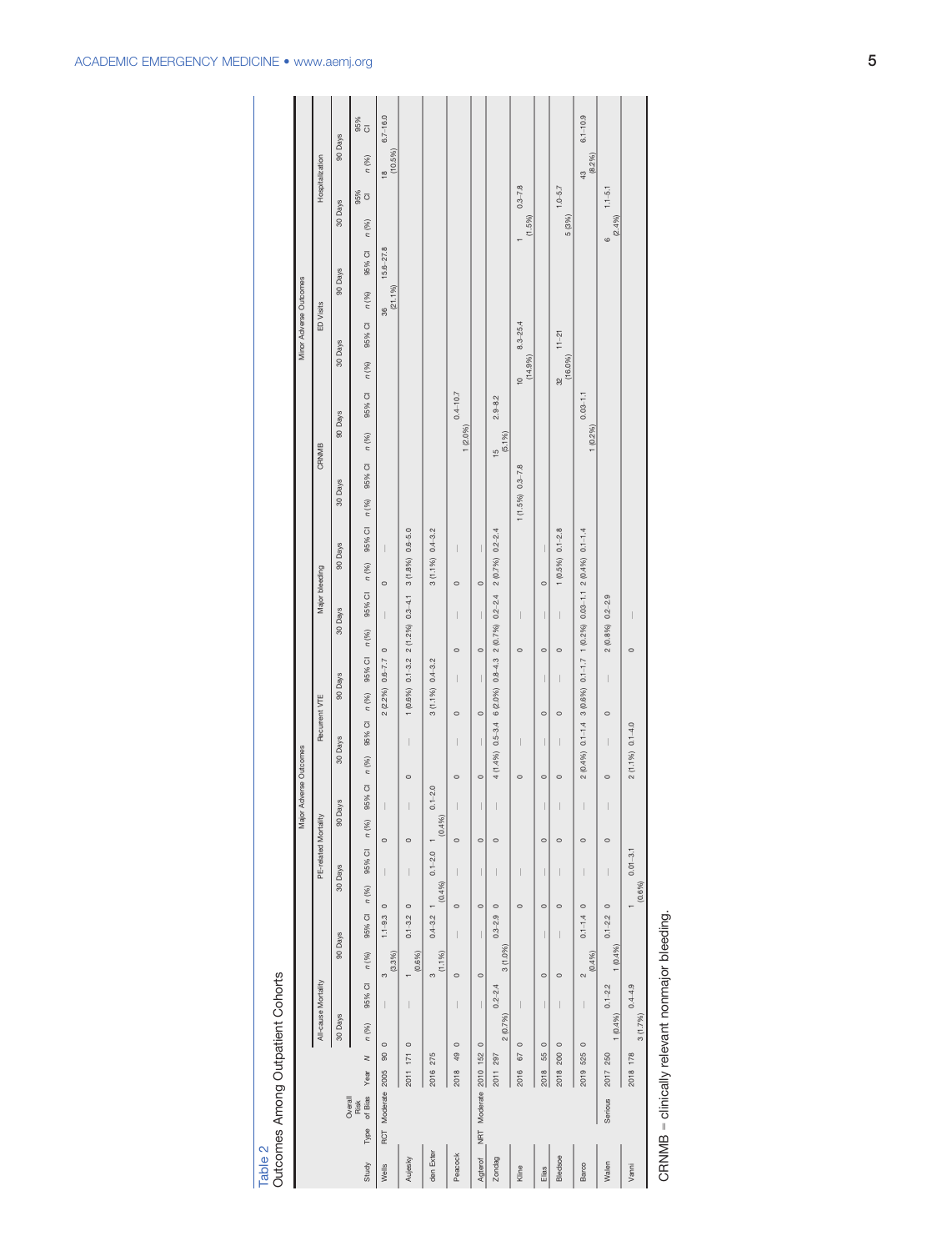#### Data Analysis

Our primary analysis reported the rates of adverse events among patients treated for PE on an outpatient basis, with results dichotomized both by study design and by quality. We planned a metaanalysis of RCTs to compare outcomes in patients with low risk who received outpatient or inpatient treatment; however, a Cochrane review on this topic was published shortly after our search began, $^{29}$  and as a result we opted to pursue the RCT meta-analysis only if our review identified RCTs not included in that review. Given the high likelihood of different underlying illness severity, we did not compare outcomes associated with inpatient and outpatient treatment among patients in NRTs.

#### Subgroup Analysis

We preplanned a subgroup analysis of outpatient cohorts from high-quality RCTs and NRTs to assess associations between anticoagulant treatment class and rates of the four major adverse outcomes; we also used a composite outcome defined as patient who experienced one or more of the major adverse outcomes. For this subgroup analysis, we performed an additional quality assessment of RCT outpatient cohorts using the ROBINS-I and selected domains from the Joanna Briggs Institute (JBI) checklist for nonrandomized experimental studies.<sup>35</sup> As an exploratory analysis, we used the Fisher 's exact test to compare rates of major adverse outcome by anticoagulant treatment category.

## **RESULTS**

## Study Selection

Figure 1 shows the PRISMA flow diagram of our literature search.<sup>36</sup> We initially retrieved  $6,818$  articles, which were reduced to 4,018 after deduplication in EndNote  $X9<sup>37</sup>$  A total of 3,816 articles were excluded during title/abstract review as irrelevant to our review, leaving 202 articles for full-text review. Of those, 12 articles were eligible for inclusion in the study analysis, and the reasons for excluding the other 190 articles are given in Figure 1. Table 1 lists the 12 eligible studies, which included four RCTs<sup>30,38–40</sup> and eight NRTs<sup>7,25,41–46</sup> that enrolled a total of 3191 patients. Six studies included use of DOACs, and only three used DOACs exclusively.

| ROB2 Domains |      |                           |               |                                                                                                          |            |            |                 |
|--------------|------|---------------------------|---------------|----------------------------------------------------------------------------------------------------------|------------|------------|-----------------|
| Author       |      | Year Overall Risk of Bias | Randomization | Deviation From Intended Interventions Missing Data Measurement of Outcomes Selection of Reported Results |            |            |                 |
| Nells        | 2005 | <b>NOT</b>                | NOJ           | No7                                                                                                      | <b>NOT</b> | <b>NOT</b> | <b>NOT</b>      |
| ujesky       | 2011 | <b>NOT</b>                | NOT           | NoT                                                                                                      | NOT        | NOT        | NO <sub>T</sub> |
| Den Exter    | 2016 | <b>NOT</b>                | NOT           | $\geq$                                                                                                   | NOT        | <b>NOT</b> | <b>MOT</b>      |
| Peacock      | 2018 | Some concerns             | <b>NOT</b>    | Some concerns                                                                                            | NOJ        | <b>NO</b>  | LOW             |

able 3

Quality Assessment of Included Studies: RCTs

Quality Assessment of Included Studies: RCTs

RCTs = randomized controlled trials.

RCTs = randomized controlled trials.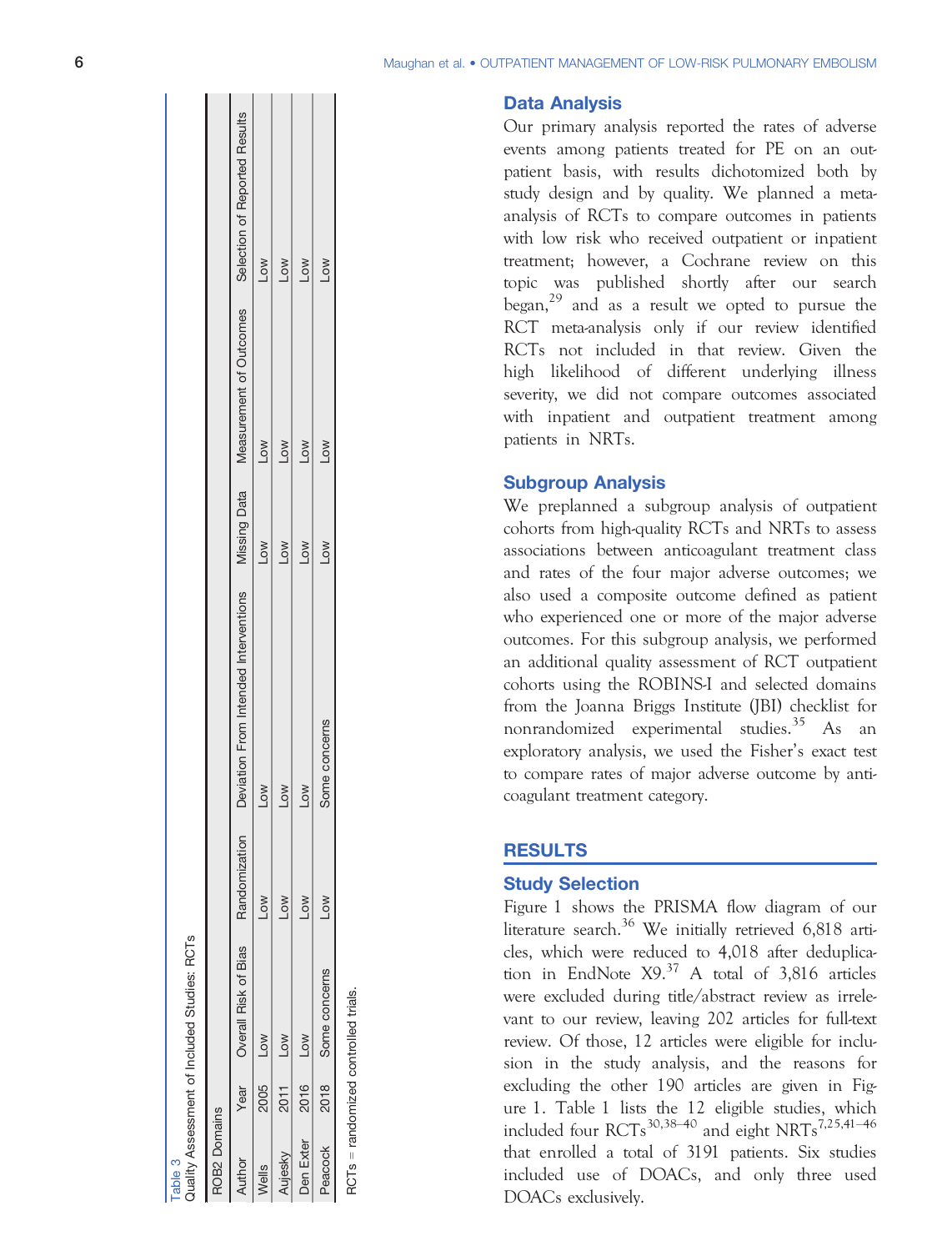## ACADEMIC EMERGENCY MEDICINE • www.aemj.org 7 / 2022 7 / 2022 7 / 2022 7 / 2022 7 / 2022 7 / 2022 7 / 2022 7 / 2022 7 / 2022 7 / 2022 7 / 2022 7 / 2022 7 / 2022 7 / 2022 7 / 2022 7 / 2022 7 / 2022 7 / 2022 7 / 2022 7 / 2022

Table 4<br>Quality Assessment of Included Studies: NRTs Table 4 Quality Assessment of Included Studies: NRTs

|                  |                       | <b>PIIM」SPINNIN DANNAIL IN ILEILEONOCU AILBIN</b> |                                                                                    |                |                                    |                       |                                                  |                                     |                                                             |                                   |                                                                                       |                                                            |
|------------------|-----------------------|---------------------------------------------------|------------------------------------------------------------------------------------|----------------|------------------------------------|-----------------------|--------------------------------------------------|-------------------------------------|-------------------------------------------------------------|-----------------------------------|---------------------------------------------------------------------------------------|------------------------------------------------------------|
| ROBINS-I Domains |                       |                                                   |                                                                                    |                |                                    |                       |                                                  |                                     |                                                             |                                   | JBI Domains (Selected)                                                                |                                                            |
|                  | Overall               |                                                   | Author Year Risk of Bias Confounding of Participants of Interventions<br>Selection | Classification | Interventions<br><b>Deviations</b> | Data                  | from Intended Missing Measurement of<br>Outcomes | Selection of<br>Reported<br>Results | Comparison<br>Patients in<br>Q2: Were<br>Groups<br>Similar? | Complete?<br>Follow-up<br>Q6: Was | the Same Way?<br>Outcomes of<br>Measured in<br>Comparison<br>Participants<br>Q7: Were | Appropriate<br>Statistical<br>Q9: Was<br>Analysis<br>Used? |
| Agterof          | 2010 Moderate         | Moderate                                          | Moderate                                                                           | <b>NOT</b>     | Moderate                           | <b>NOT</b>            | Moderate                                         | <b>NOT</b>                          | $\frac{1}{2}$                                               | Yes                               | $\frac{1}{2}$                                                                         | Yes                                                        |
|                  | Zondag 2011 Moderate  | Moderate                                          | Low                                                                                | <b>NOT</b>     | <b>NOT</b>                         | $\geq$                | Low                                              | Low                                 | $\frac{4}{2}$                                               | Yes                               | $\frac{1}{2}$                                                                         | Yes                                                        |
| Kline            | 2016 Moderate         | Moderate                                          | Low                                                                                | <b>NOT</b>     | Low                                | <b>NOT</b>            | Moderate                                         | Low                                 | $\frac{1}{2}$                                               | Yes                               | $\frac{1}{2}$                                                                         | Yes                                                        |
| Walen            | 2017 Serious          | Moderate                                          | Serious                                                                            | Serious        | Moderate                           | <b>NOT</b>            | Moderate                                         | <b>NOT</b>                          | $\frac{4}{2}$                                               | Yes                               | $\frac{1}{2}$                                                                         | Yes                                                        |
| Elias            | 2018 Moderate         | Moderate                                          | Low                                                                                | Low            | Moderate                           | Low                   | <b>NOT</b>                                       | Moderate                            | Yes                                                         | Yes                               | Yes                                                                                   | Yes                                                        |
|                  | Bledsoe 2018 Moderate | Moderate                                          | Moderate                                                                           | $\sqrt{2}$     | Moderate                           | $\geq$                | <b>NOT</b>                                       | Low                                 | $\frac{1}{2}$                                               | Yes                               | $\frac{1}{2}$                                                                         | Yes                                                        |
| Vanni            | 2018 Serious          | Serious                                           | Serious                                                                            | Moderate       | Moderate                           | $\sum_{i=1}^{\infty}$ | <b>NOT</b>                                       | Serious                             | $\frac{1}{2}$                                               | Yes                               | Yes                                                                                   | Yes                                                        |
| Barco            | 2019 Moderate         | Moderate                                          | Low                                                                                | <b>NO7</b>     | Low                                | <b>NOT</b>            | Low                                              | Low                                 | $\frac{1}{2}$                                               | Yes                               | $\frac{1}{2}$                                                                         | Yes                                                        |
|                  |                       |                                                   | JBI = Joanna Briggs Institute; NRTs = nonrandomized trials.                        |                |                                    |                       |                                                  |                                     |                                                             |                                   |                                                                                       |                                                            |

Patient Assessment. All studies required that eligible patients had radiographic evidence of PE, although only nine studies explicitly stated the criteria used to make this determination (Data Supplement S1, Appendix S2). Nine studies enrolled patients who were classified as low risk for adverse outcomes from PE, including five studies that used the Hestia rule<sup>7,25,30,39,42</sup> (or a variant) and four that used either PESI or sPESI.<sup>38,43,44,46</sup> The two earliest studies did not use validated PE risk stratification tools to select low-risk patients; no validated PE severity rules were in use at the time those studies was conducted. $40,41$  However, both studies excluded patients with high-risk features such as active bleeding, recent stroke, renal failure, thrombocytopenia, hypotension, or hypoxia on room air. The single observational study in our review examined "daily clinical practice" in which decisions regarding patient disposition were made by the treating physician rather than by a study protocol; no consistent approach was used to identify patients who were considered safe for outpatient treatment.<sup>45</sup> This study had the highest reported rates of all-cause mortality, PE-related mortality, and recurrent VTE (Table 2).

Interventions. Eight studies defined outpatient treatment as discharge from the hospital within 24 hours. Two studies required that eligible patients were treated entirely as outpatients (either evaluated initially in an outpatient clinic<sup>40</sup> or discharged directly from the ED without additional observation<sup>44</sup>), and two studies allowed up to 48 hours of care before discharge.<sup>42,45</sup> Despite these concrete time limits, studies varied substantially in how these times were measured; two studies assessed this "discharge time" in relation to the time of the patient's initial presentation to the ED, $30,42$  while other studies used the time at which PE was diagnosed, $7,39$  the time at which the patient was enrolled in the study,  $38$  or the time at which the patient was admitted to the hospital or observation unit.41,43,46 All four RCTs and five NRTs specified the type of anticoagulation treatment that enrolled patients would receive, while three NRTs deferred choice of anticoagulant to the treating physician.<sup>43–45</sup>

Comparisons. Of the four RCTs, only two directly compared inpatient and outpatient treatment for low-risk  $PE^{30,38}$  Another RCT compared outpatient treatment for all low-risk PE patients against a strategy in which (1) low-risk PE patients with an elevated normal N-terminal pro-B-natriuretic peptide (NT-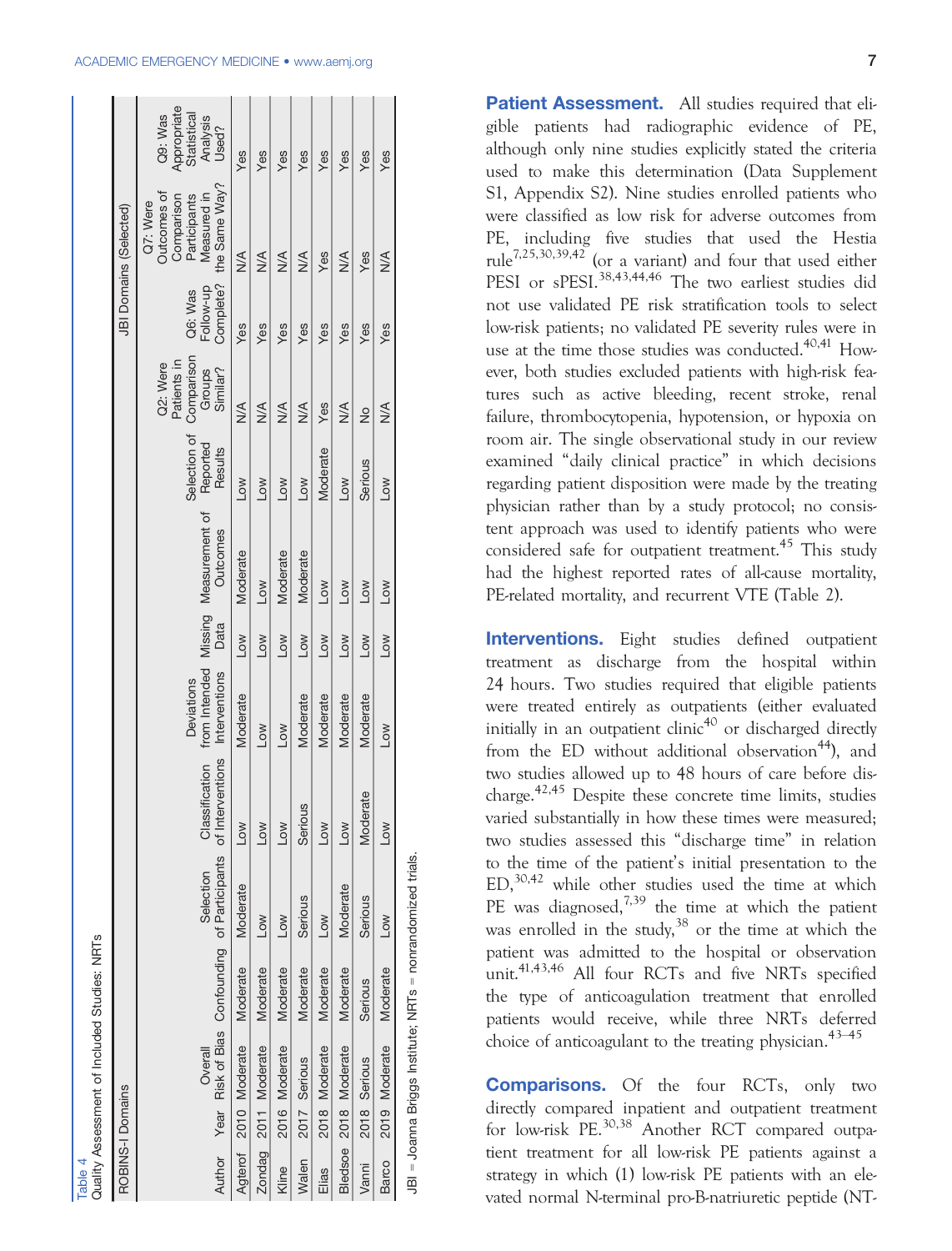proBNP) level were admitted and (2) those with a normal NT-proBNP level were discharged.<sup>39</sup> The final RCT compared two types of outpatient LMWH treatment.<sup>40</sup> Seven of eight NRTs were prospective management studies with specified criteria that guided aspects of patient care such as treatment type or discharge timing,7,25,41–44,46 including six studies with single-arm designs and one study that compared results from a prospective outpatient cohort to a retrospectively collected inpatient cohort.<sup>44</sup> The final NRT was solely observational and compared results from outpatient (defined as patients discharged within 48 hours) and inpatient (discharged in more than 48 hours) cohorts.<sup>45</sup>

Reported Outcomes. All eligible studies included data on each of the four major adverse outcomes (Data Supplement S1, Appendix S2). All-cause mortality, recurrent VTE, and major bleeding were reported by all 12 studies for at least one of our specified time intervals. Six studies reported PE-related mortality,  $30,39,41,42,44,45$  and we derived these outcomes for the six remaining studies based on reported all-cause mortality results. The three minor adverse outcomes were reported less often. One  $RCT^{30}$  and three NRTs<sup>7,25,42</sup> studies reported CRNMB, one RCT<sup>38</sup> and two  $NRTs^{25,43}$  reported ED visits, and one  $RCT^{38}$  and four  $NRTs^{25,42,43,46}$  reported hospital readmissions.

#### Quality Assessment

Tables 3 and 4 illustrate the quality assessment of the included studies. As shown in Table 2, three RCTs had low overall risk of bias<sup>38–40</sup> while one had moderate risk (classified as "some concerns" in ROB2 terminology).<sup>30</sup> Of the eight NRTs,  $\sin^{7,25,41-44}$  had moderate overall risk of bias and  $two^{45,46}$  had serious risk (using ROBINS-I terminology; Table 4). The most substantial risks for all NRTs came from potential confounding in single-arm study designs or from use of retrospective comparison cohorts. In addition, one study did not report characteristics of excluded patients,<sup>46</sup> and another study used no criteria to classify low-risk patients.<sup>45</sup>

## Subgroup Analysis

Among the 10 high-quality studies, we examined the four major adverse outcomes after stratifying by type of outpatient anticoagulation treatment. This group was composed of 1,881 patients (1,018 LMWH/VKA, 863

DOAC), although denominators differed for individual outcomes based on outcomes and time intervals reported by each study. Among the 814 patients on DOAC treatment for whom a specific drug choice was reported, 790 (97%) received rivaroxaban and the remainder received apixaban. Outpatient cohorts from the four RCTs were evaluated using ROBINS-I and JBI tools as planned, and all four were judged to have only a moderate overall risk of bias (i.e., high quality) based on risk of confounding.

#### Patient Demographics and Comorbidities

Demographics of the outpatient cohorts are shown in Table 1. The average age of study participants varied from 41.5 years to 62 years, with the exception of one lower-quality study that enrolled patients with a median age of  $76$  years.<sup>45</sup> Patient comorbidity profiles across studies suggested low variation regarding a history of heart failure (range =  $0\% - 3.6\%$ , 10 studies) and moderate variation in rates of prior VTE (range = 15.1%–26.5%, nine studies) or chronic lung disease (range =  $0\%-12.5\%$ , nine studies). In contrast, there was a very substantial difference across eligible studies regarding the prevalence of active malignancy: 10 studies reported a range of enrolled patients with malignancy between 0 and 13.2%, while two others (one RCT and one NRT) reported higher rates of 22.4 and 45.5%.

## Clinical Outcomes

All-cause Mortality. As reported by individual studies, all-cause mortality was uncommon at both 30 days (range = 0%–1.7%, median = 0%, 11 studies) and 90 days (range =  $0\% - 3.3\%$ , median = 0.4%, 10 studies), as shown in Table 2. In the pooled analysis of high-quality studies (Table 5), we observed 30 day all-cause mortality rates of 0.3% (95% CI =  $0.1\%$ ) to 1.0%) and 0% among patients on VKA therapy and DOAC therapy, respectively. Pooled 90-day allcause mortality was at or below 1% for patients treated with either VKA (1.0%, 95% CI = 0.5% to 1.8%) or DOAC (0.3%, 95% CI =  $0.1\%$  to 0.9) therapy. These differences were not statistically significant at either time point.

PE-related Mortality. Outpatient PE-related mortality was rare at both 30 days (range  $= 0\% - 0.6\%$ , median =  $0\%$ , 12 studies) and 90 days (range =  $0\%$ – 0.4%, median = 0%, 10 studies). In pooled analysis, we identified no statistically significant different in PE-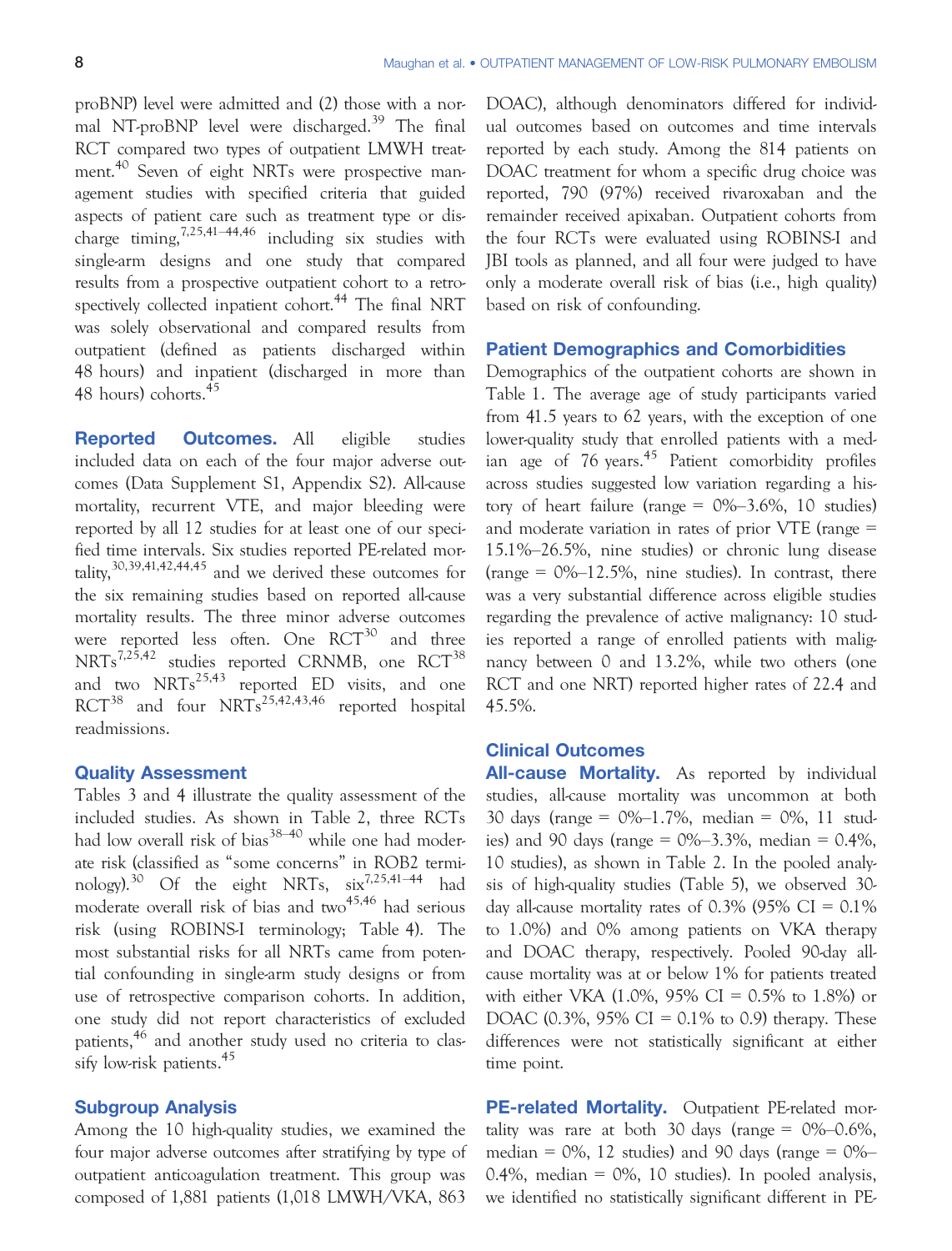$111111111111$ 

| Ì                        |
|--------------------------|
|                          |
| I                        |
| l<br>$\ddot{\cdot}$      |
| .<br>ک                   |
|                          |
|                          |
|                          |
|                          |
|                          |
|                          |
| í                        |
| $\overline{\phantom{a}}$ |

SS

|                 |       | All-cause Mortality                   |             |     | PE-related Mortality                                                                                                                              |                    |       | Recurrent VTE                 |                   |                   | <b>Major Bleeding</b> |                   |       | Any       |             |
|-----------------|-------|---------------------------------------|-------------|-----|---------------------------------------------------------------------------------------------------------------------------------------------------|--------------------|-------|-------------------------------|-------------------|-------------------|-----------------------|-------------------|-------|-----------|-------------|
|                 |       |                                       |             |     | Drug Class Patients Events (%) 95% Cl Patients Events (%) 95% Cl Patients Events (%) 95% Cl Patients Events (%) 95% Cl Patients Events (%) 95% Cl |                    |       |                               |                   |                   |                       |                   |       |           |             |
| 30-day outcomes |       |                                       |             |     |                                                                                                                                                   |                    |       |                               |                   |                   |                       |                   |       |           |             |
| <b>VKA</b>      | 743   | $2(0.3\%)$ $0.1-1.0$ $1,018$          |             |     | $1(0.1\%)$                                                                                                                                        | $0.02 - 0.6$       | 653   | 4 (0.6%)                      | $0.2 - 1.6$ 743   |                   | $4(0.5\%)$            | $0.2 - 1.4$       |       |           |             |
| <b>DOAC</b>     | 863   |                                       |             | 863 |                                                                                                                                                   |                    | 796   | 2(0.3%)                       | $0.1 - 0.9$       | 796               | $1(0.1\%)$            | $0.02 - 0.7$      |       |           |             |
| Total           |       | 1,606 $2(0.1\%)$ $0.03-0.5$ 1,881     |             |     | $1 (0.05\%) 0.01 - 0.3$                                                                                                                           |                    | 1,449 | 6 (0.4%)                      | $0.2 - 0.9$ 1,539 |                   | 5 (0.3%)              | $0.1 - 0.8$       |       |           |             |
| 90-day outcomes |       |                                       |             |     |                                                                                                                                                   |                    |       |                               |                   |                   |                       |                   |       |           |             |
| <b>VKA</b>      | 1,018 | $10(1.0\%)$ 0.5-1.8 1,018             |             |     | $1(0.1\%)$                                                                                                                                        | $0.02 - 0.6$ 1,018 |       | $12(1.2\%)$ $0.7-2.1$ $1,018$ |                   |                   | 8 (0.8%)              | $0.4 - 1.6$       | 1,018 | 28 (2.8%) | $1.9 - 4.0$ |
| <b>DOAC</b>     | 796   | 2 (0.3%)                              | $0.1 - 0.9$ | 796 |                                                                                                                                                   |                    | 796   | 3(0.4%)                       | $0.1 - 1.2$       | 796               | 7 (0.9%)              | $0.4 - 1.8$       | 796   | 12(1.5%)  | $0.9 - 2.6$ |
| Total           |       | $1,814$ $12(0.7\%)$ $0.4-1.2$ $1,814$ |             |     | $1(0.06\%)$ $0.01-0.3$ $1,814$                                                                                                                    |                    |       | 15 (0.8%)                     |                   | $0.5 - 1.4$ 1,814 | 15 (0.8%)             | $0.5 - 1.4$ 1,814 |       | 40 (2.2%) | $1.3 - 3.0$ |

DOAC = direct oral anticoagulant; PE = pulmonary embolism; VKA = vitamin K antagonist; VTE = venous thromboembolism. DOAC = direct oral anticoagulant; PE = pulmonary embolism; VKA = vitamin K antagonist; VTE = venous thromboembolism related mortality at either 30 days (VKA 0.1% [95%  $CI = 0.02\%$  to 0.6% vs. DOAC 0% or 90 days (VKA  $(0.1\%$  [95% CI = 0.02% to 0.6%] vs. DOAC 0%).

**Recurrent VTE.** Ten studies rates of recurrent VTE at 30 days (range =  $0\%-1.4\%$ , median =  $0\%$ ) and 90 days (range =  $0\%-2.2\%$ , median = 0.3%). When stratified by treatment type, pooled data from high-quality studies indicated recurrent VTE within 30 days among 0.6% (95% CI = 0.2% to 1.6%) of patients on VKA therapy and  $0.3\%$  (95% CI = 0.1%) to 0.9%) of patients on DOAC therapy. At 90 days, rates of recurrent VTE were  $1.2\%$  (95% CI = 0.7%) to 2.1%) for VKA and 0.4% (95% CI =  $0.1\%$  to 1.2%) for DOAC therapy. These comparisons were not statistically significantly different at either time point.

Major Bleeding. Reported rates of major bleeding within 30 days ranged from 0% to 1.2% (median  $=$ 0%) across 11 studies, while 90-day rates ranged from 0% to 1.8% (median = 0%) across nine studies (Table 2). Eleven studies used the definition of major bleeding from the International Society on Thrombosis and Haemostasis (ISTH), $47$  while the remaining lower quality study defined major bleeding as "any bleeding described by the patient as severe."<sup>46</sup> The rate of 30-day major bleeding reported by this particular study (3.3%) was substantially higher than the next-highest study  $(1.2\%)$ .<sup>38</sup> Fortunately, the study in question also reported the subset of bleeding episodes that required hospitalization, and our Table 2 lists the reported rate of 30-day major bleeding among this subset of patients (0.8%) to improve consistency in outcomes reporting between this study and others in the review. In pooled analysis among high-quality studies, outpatients on VKA or DOAC therapy experienced statistically similar rates of major bleeding at both 30 days (VKA 0.5% [95% CI = 0.2% to 1.4%] vs. DOAC 0.1% [95% CI = 0.02% to 0.7%]) and at 90 days (VKA 0.8% [95% CI = 0.4% to 1.6%] vs. DOAC 0.9% [95% CI = 0.4% to 1.8%]; Table 5).

Composite Outcome of Major Adverse **Events.** For the composite outcome of major adverse outcomes at 90 days, we observed 28 major adverse outcomes among 1,018 patients on VKAs  $(2.8\% \, [95\% \, CI = 1.9\% \, to \, 4.0\%])$  compared to 12 major adverse outcomes among 796 patients on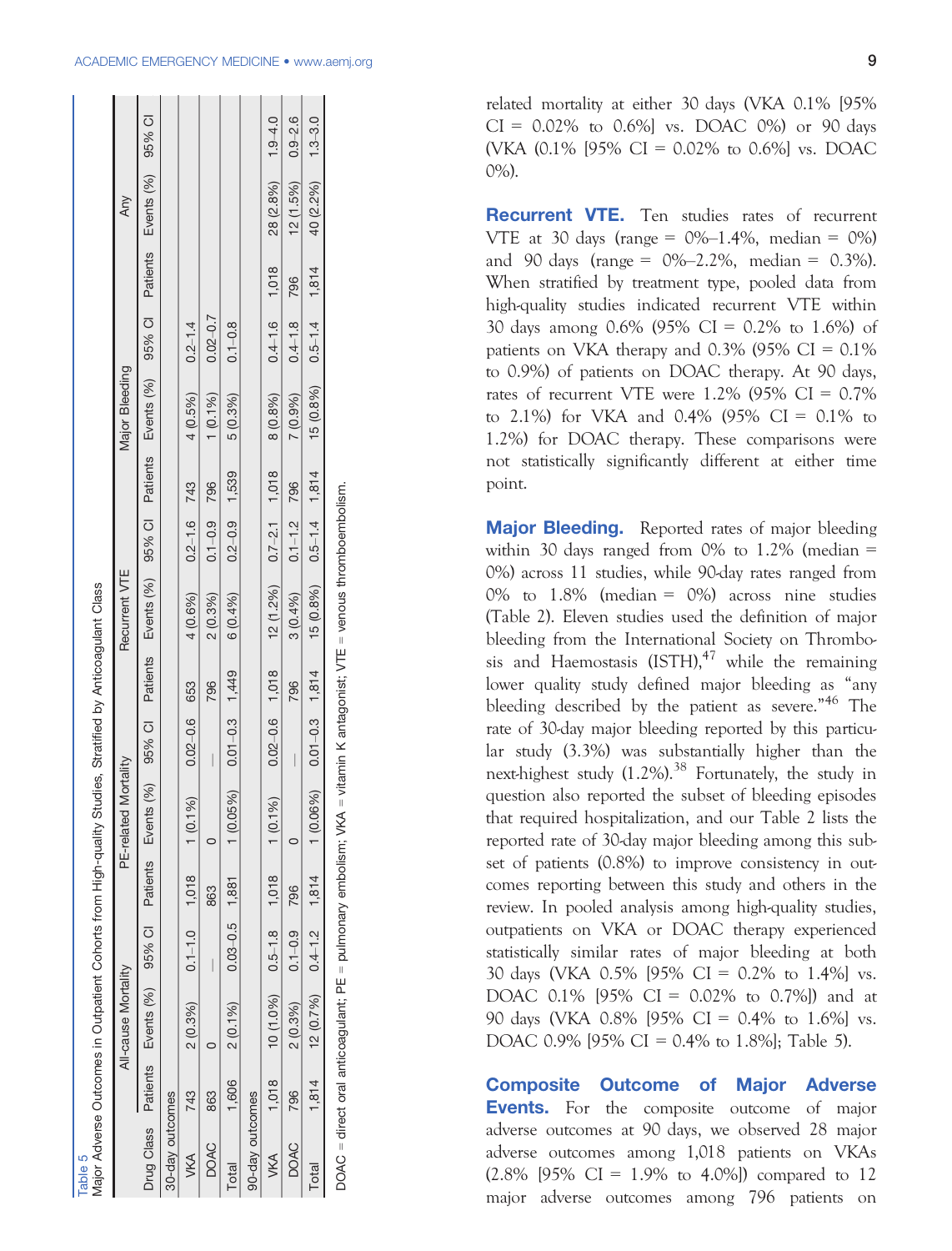DOACs  $(1.5\%$  [95% CI = 0.9% to 2.6%]). This difference was not statistically significant.

**Minor Adverse Outcomes.** The rate of CRNMB at 30 days was reported as 1.5% (one study), and three studies reported a wide range of CRNMB at 90 days (range =  $0.2\% - 5.1\%$ , median =  $2.0\%$ ; Table 2) One of three studies used the ISTH definition for nonmajor bleeding.<sup>48</sup> In contrast, rates of ED visits and rehospitalization were more consistent across studies. Rates of ED visits within 30 days were similar across two studies (range =  $14.9\%$ -16.0%, median = 15.5%), and rates at 90 days were only slightly higher (21.1%) as reported by one study. Hospital readmission rates at 30 days ranged from 1.5% to 3.0% (me $d$ ian = 2.4%, three studies), and at 90 days the rates ranged from  $8.2\%$  to  $10.5\%$  (median =  $9.4\%$ , two studies).

## **DISCUSSION**

This systematic review examined adverse outcomes among patients treated for PE on an outpatient basis. We have three major findings.

## Few Controlled Studies

First, we identified few recent studies that used a control group to compare management strategies for lowrisk PE, either across location (e.g., inpatient vs. outpatient) or anticoagulant class. In particular, RCTs on outpatient management of low-risk PE remain sparse. Of the eight studies in this review that were published since DOAC treatment became available in the United States, only two used a randomized study design. Of the NRTs included in our review, none used a prospectively identified control group.

More than 100,000 patients with PE could potentially be eligible for outpatient management each year in the United States. There is a substantial unmet need for high-quality randomized trial data on identifying these low-risk patients and optimizing their outpatient treatment. Fortunately, additional RCTs data may soon be available. The HOME-PE study (NCT02811237) is a RCT of patients with acute PE at 28 hospitals in Europe that compares Hestia criteria and simplified PESI score in regard to a composite 30 day outcome of mortality, recurrent VTE, and major bleeding.<sup>49</sup> Secondary outcomes will examine the proportion of patients managed as outpatients (defined as discharge home within 24 hours of study enrollment) as well as outcomes on patient safety, hospital length of stay, and patient satisfaction. The study was completed in October 2019, but no results were published as of June 2020. Additional randomized studies are warranted to examine the differences in treatment outcome based on the type and duration of anticoagulation.

#### Low Rates of Major Adverse Outcomes

Our second major finding is that major adverse outcomes were rare among the cohorts included in this review, especially in those without serious risk of bias. Pooled 90-day all-cause mortality was 0.7% among outpatients in high-quality studies, suggesting that physicians were generally successful at identify patients at low risk for short-term mortality who could be considered for outpatient treatment. There was a single instance of PE-related mortality within 90 days among the 1,814 outpatients (0.06%) in high-quality studies. While there is no consensus on an optimal approach to selecting patients with PE who are appropriate for outpatient treatment, the PESI, sPESI, and Hestia criteria all appear to select patients at low risk of shortterm mortality.5–7,50 Of the three studies that did not use a validated PE severity assessment tool, two studies reported the highest mortality rates (1.7% at 30 days and  $3.3\%$  at 90 days) of all studies in the review.<sup>40,45</sup> (The third study reported no mortality.) One of these two studies, the observational NRT which delegated disposition decisions to the treating physician, included an individual who died after requesting to be discharged early despite having high-risk features (i.e., right ventricular dilation) on imaging. Furthermore, all three patients in this study cohort that died during outpatient treatment would have been deemed high risk by PESI and sPESI (although not by Hestia criteria). Until the HOME-PE study and other investigations provide direct comparisons of PE-risk prediction tools, it seems reasonable to use either approach.

Major adverse outcomes other than mortality were also uncommon among studies in our review. A majority of included studies showed no episodes of recurrent VTE (7/10 studies) or major bleeding (7/11 studies) at 30 days, and cohorts that did have these adverse outcomes reported rates of 1.4% or less. These risks are similar to or lower than the rate of complications in other ED patients who are often treated on an outpatient basis, such as patients with undifferentiated chest pain and a HEART score of 1 to 3 (0.9%–1.7% risk of major adverse cardiac events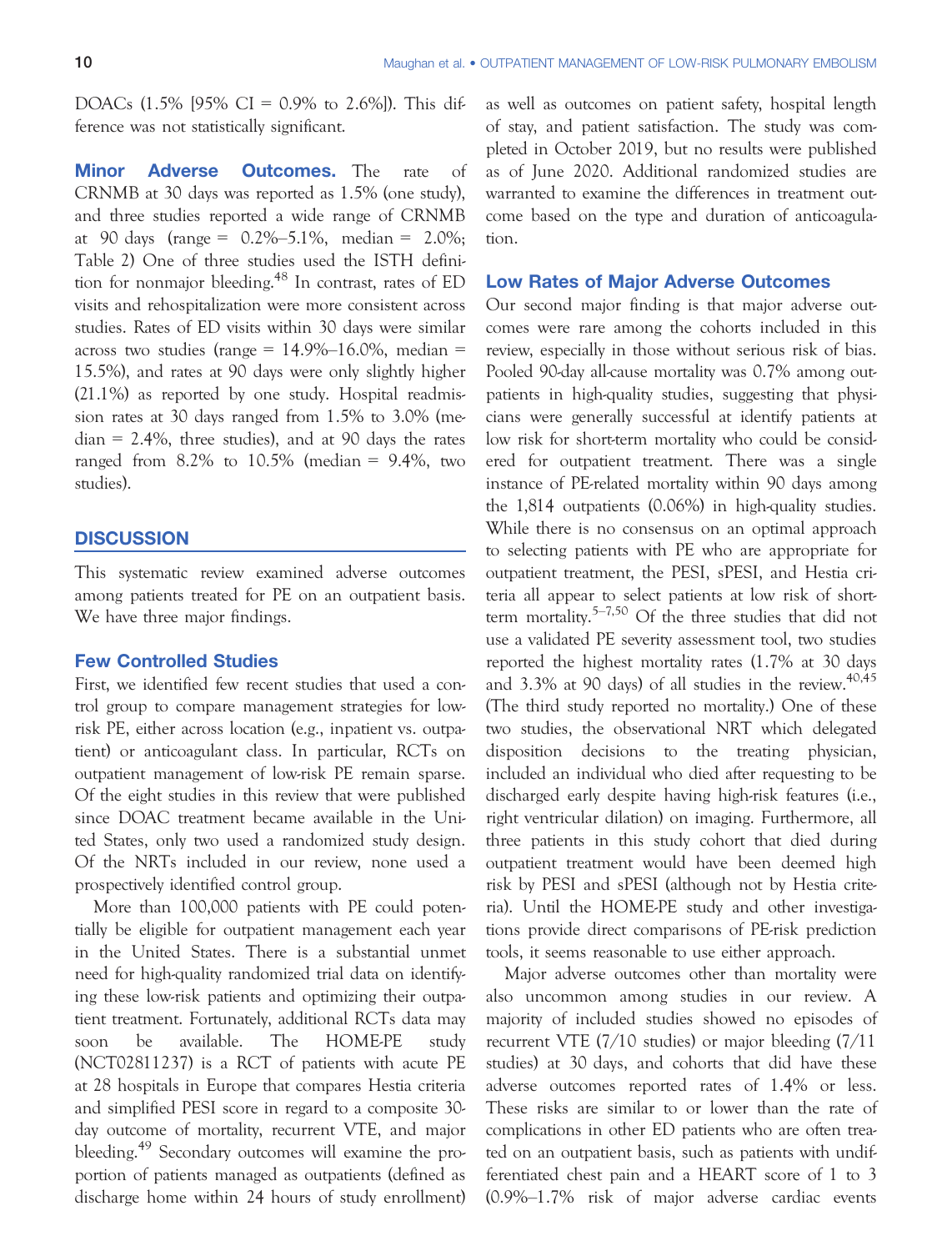within 30 days), $51$  patients with suspected transient ischemic attack who have an ABCD2 score of 1 to 3  $(3.1\%$  risk of stroke within 90 days),<sup>52</sup> or patients with community-acquired pneumonia who have a CURB-65 score of 0 or 1 (0.6%–2.7% mortality within 30 days).<sup>53</sup> These comparisons suggest that outpatient management of PE in appropriately selected patients remains a reasonable treatment option, even in the absence of RCT data.

# Outcomes Associated With Anticoagulant Class

Our third and final major finding is that we identified no statistically significant association between anticoagulant treatment class and rates of major adverse events. These results are consistent with prior RCTs that compared rates of recurrent VTE between LMWH/VKA and DOAC anticoagulation regimens, although most of those trials assessed outcomes at time periods beyond 90 days.<sup>21,22,54–56</sup> The observed rates of major bleeding were also similar across classes of anticoagulation. This is consistent with other research which suggests similar bleeding outcomes for VKA and rivaroxaban, the far most common DOAC used in the included studies.<sup>57,58</sup> Prior research has found that treatment of acute VTE with apixaban is associated with lower rates of major bleeding in comparison to patients treated with either rivaroxaban or warfarin, but only 3% of patients in our study treated with a specified DOAC were given apixaban.<sup>57,59</sup>

## LIMITATIONS

There are several important limitations to this study. First, despite the significant number of published studies on outpatient PE management in recent years, there remain little data from RCTs or high-quality two-arm NRTs to assess optimal patient selection or treatment approaches.

The second major study limitation is a lack of diversity in DOAC treatment regimens. Although apixaban is one of the most common treatments for  $VTE<sub>1</sub><sup>27</sup>$ only two studies included in this review reported its use,  $43,44$  and in both cases it was used in a minority of patients. Third, our analysis was limited by a low number of adverse events. For instance, when comparing outcomes rates by drug treatment class, our composite 90-day outcome had the largest number observed events and nonetheless had low statistical power (power  $= 0.38$ ) for this comparison.

Finally, several confounders could bias our results. For instance, there was substantial variation across studies in prevalence of cancer among outpatient cohorts, and the diagnosis of PE in the setting of malignancy is associated with much higher mortality than PE without associated malignancy.<sup>60</sup> DOACs are not recommended for use in patients with malignancyassociated VTE who have a high risk of bleeding,<sup>61</sup> and as a result our subgroup analysis (Table 5) could be confounded by this association between a high-risk condition and the type of drug treatment. In addition, the subgroup analysis in Table 5 could also suffer from confounding as it includes patient data from both RCTs and NRTs. Outcomes could be confounded by study-level differences in the type of testing and duration of observation that patients were eligible to receive prior to discharge; we suggest that future studies use a consistent standard of measuring these times in relation to a uniform and unmodifiable reference such as time of ED arrival. Rather than simply reporting a time interval before discharge, future research should assess the prognostic value of the additional diagnostic tests (e.g., echocardiography, lower-extremity compression ultrasound) that patients with low-risk PE may undergo in the ED or during these periods of observation. Emergency care researchers should prioritize future studies that assess the value of these diagnostic tests among patients with low-risk PE and measure efforts to implement expedited discharge pathways for these patients.<sup>62</sup>

## **CONCLUSION**

Controlled trials of outpatient management for lowrisk pulmonary embolism remain uncommon. Rates of all-cause and pulmonary embolism–related mortality at 30 days were consistently well below 1% in all high-quality studies in our review, suggesting that outpatient management is a safe option for appropriately selected patients with pulmonary embolism. Furthermore, rates of nonfatal adverse events among patients treated for low-risk pulmonary embolism on an outpatient basis appear similar to other conditions that are frequently diagnosed in EDs and treated without hospitalization. Finally, we identified no association between anticoagulant treatment class and rates of adverse outcomes, although this conclusion must be addressed in more rigorous (i.e., randomized) studies addressing a broader set of direct acting anticoagulants than used in prior research.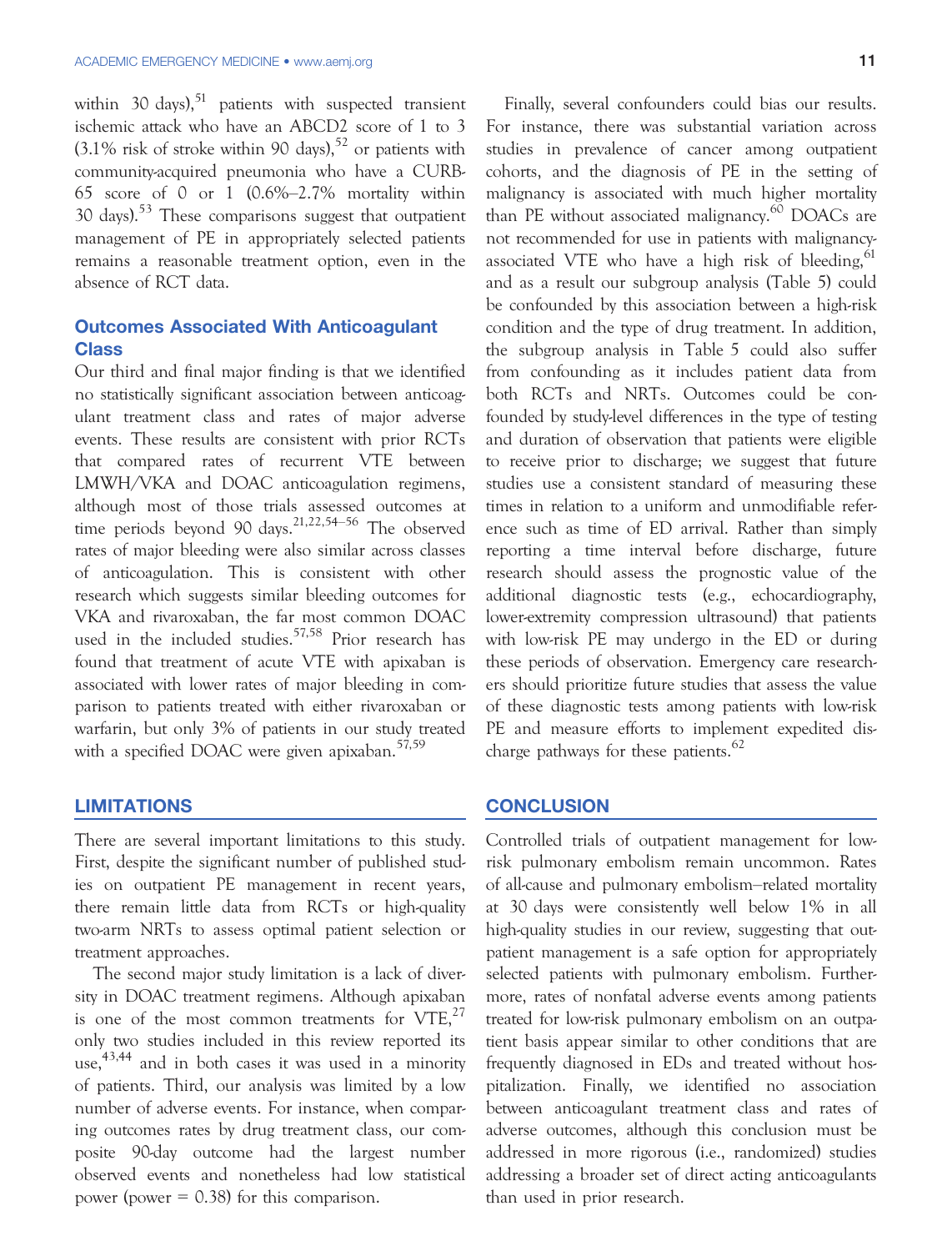#### **REFERENCES**

- 1. Beckman MG, Hooper WC, Critchley SE, Ortel TL. Venous thromboembolism: a public health concern. Am J Prev Med 2010;38:S495–501.
- 2. Laporte S, Mismetti P, Decousus H, et al. Clinical predictors for fatal pulmonary embolism in 15,520 patients with venous thromboembolism: findings from the Registro Informatizado de la Enfermedad TromboEmbolica venosa (RIETE) Registry. Circulation 2008;117:1711–1716.
- 3. Jimenez D, Bikdeli B, Barrios D, et al. Epidemiology, patterns of care and mortality for patients with hemodynamically unstable acute symptomatic pulmonary embolism. Int J Cardiol 2018;269:327–333.
- 4. Lin BW, Schreiber DH, Liu G, et al. Therapy and outcomes in massive pulmonary embolism from the Emergency Medicine Pulmonary Embolism in the Real World Registry. Am J Emerg Med 2012;30:1774–1781.
- 5. Aujesky D, Obrosky DS, Stone RA, et al. Derivation and validation of a prognostic model for pulmonary embolism. Am J Respir Crit Care Med 2005;172:1041–1046.
- 6. Jimenez D, Aujesky D, Moores L, et al. Simplification of the pulmonary embolism severity index for prognostication in patients with acute symptomatic pulmonary embolism. Arch Intern Med 2010;170:1383–1389.
- 7. Zondag W, Mos IC, Creemers-Schild D, et al. Outpatient treatment in patients with acute pulmonary embolism: the Hestia study. J Thromb Haemost 2011;9:1500–1507.
- 8. Zhou XY, Ben SQ, Chen HL, Ni SS. The prognostic value of pulmonary embolism severity index in acute pulmonary embolism: a meta-analysis. Respir Res 2012; 13:111.
- 9. Yamashita Y, Morimoto T, Amano H, et al. Validation of simplified PESI score for identification of low-risk patients with pulmonary embolism: From the COMMAND VTE Registry. Eur Heart J Acute Cardiovasc Care 2018;204887261879999.
- 10. Wells P, Peacock WF, Fermann GJ, et al. The value of sPESI for risk stratification in patients with pulmonary embolism. J Thromb Thrombolysis 2019;48:149–157.
- 11. Aujesky D, Perrier A, Roy PM, et al. Validation of a clinical prognostic model to identify low-risk patients with pulmonary embolism. J Intern Med 2007;261:597–604.
- 12. Lankeit M, Jiménez D, Kostrubiec M, et al. Predictive value of the high-sensitivity troponin T assay and the simplified pulmonary embolism severity index in hemodynamically stable patients with acute pulmonary embolism. Circulation 2011;124:2716–24.
- 13. American College of Emergency Physicians Clinical Policies Subcommittee (Writing Committee) on Thromboembolic Disease; Wolf SJ, Hahn SA, et al. Clinical policy: critical issues in the evaluation and management of adult patients presenting to the emergency department with

suspected acute venous thromboembolic disease. Ann Emerg Med 2018;71:e59–109.

- 14. Kearon C, Akl EA, Comerota AJ, et al. Antithrombotic therapy for VTE disease: antithrombotic therapy and prevention of thrombosis, 9th ed: American College of Chest Physicians evidence-based clinical practice guidelines. Chest 2012;141:e419S–e496.
- 15. Kearon C, Akl EA, Ornelas J, et al. Antithrombotic therapy for VTE disease: CHEST guideline and expert panel report. Chest 2016;149:315–52.
- 16. Mazzolai L, Aboyans V, Ageno W, et al. Diagnosis and management of acute deep vein thrombosis: a joint consensus document from the European Society of Cardiology working groups of aorta and peripheral vascular diseases and pulmonary circulation and right ventricular function. Eur Heart J 2018;39:4208–18.
- 17. Konstantinides SV, Meyer G, Becattini C, et al. 2019 ESC guidelines for the diagnosis and management of acute pulmonary embolism developed in collaboration with the European Respiratory Society (ERS): the task force for the diagnosis and management of acute pulmonary embolism of the European Society of Cardiology (ESC). Eur Heart J 2019;54:1901647.
- 18. Weeda ER, Butt S. Systematic review of real-world studies evaluating characteristics associated with or programs designed to facilitate outpatient management of deep vein thrombosis. Clin Appl Thromb Hemost 2018;107602961 8811082.
- 19. Singer AJ, Thode HC, Peacock WF. Admission rates for emergency department patients with venous thromboembolism and estimation of the proportion of low risk pulmonary embolism patients: a US perspective. Clin Exp Emerg Med 2016;3:126–31.
- 20. Fang MC, Fan D, Sung SH, et al. Outcomes in adults with acute pulmonary embolism who are discharged from emergency departments: the cardiovascular research network venous thromboembolism study. JAMA Intern Med 2015;175:1060–2.
- 21. Agnelli G, Buller HR, Cohen A, et al. Oral apixaban for the treatment of acute venous thromboembolism. N Engl J Med 2013;369:799–808.
- 22. EINSTEIN-PE Investigators, Büller HR, Prins MH, et al. Oral rivaroxaban for the treatment of symptomatic pulmonary embolism. N Engl J Med 2012;366:1287–97.
- 23. Hokusai-VTE Investigators; Büller HR, Décousus H, et al. Edoxaban versus warfarin for the treatment of symptomatic venous thromboembolism. N Engl J Med 2013;369:1406–15.
- 24. Goldhaber SZ, Schellong S, Kakkar A, et al. Treatment of acute pulmonary embolism with dabigatran versus warfarin. Thromb Haemost 2016;116:714–21.
- 25. Kline JA, Kahler ZP, Beam DM. Outpatient treatment of low-risk venous thromboembolism with monotherapy oral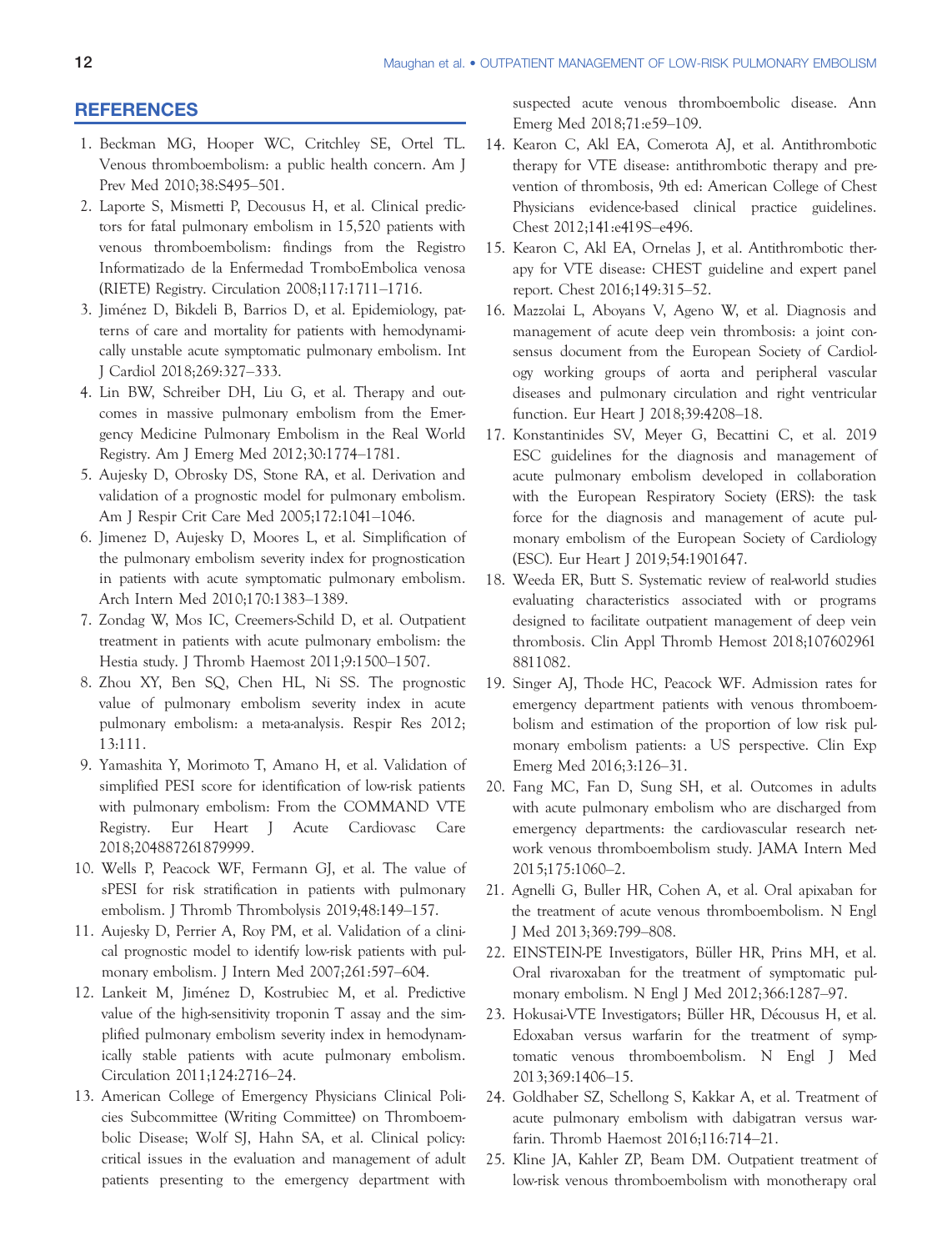anticoagulation: Patient quality of life outcomes and clinician acceptance. Patient Prefer Adherence 2016;10:561–9.

- 26. Nathan AS, Geng Z, Dayoub EJ, et al. Racial, ethnic, and socioeconomic inequities in the prescription of direct oral anticoagulants in patients with venous thromboembolism in the United States. Circ Cardiovasc Qual Outcomes 2019;12:e005600.
- 27. Lutsey PL, Walker RF, MacLehose RF, Alonso A, Adam TJ, Zakai NA. Direct oral anticoagulants and warfarin for venous thromboembolism treatment: trends from 2012 to 2017. Res Pract Thromb Haemost 2019;3:668–73.
- 28. Merli GJ, Hollander JE, Lefebvre P, et al. Rates of hospitalization among patients with deep vein thrombosis before and after the introduction of rivaroxaban. Hosp Pract (1995) 2015;43:85–93.
- 29. Yoo HH, Nunes-Nogueira VS, Fortes Villas Boas PJ, Broderick C. Outpatient versus inpatient treatment for acute pulmonary embolism. Cochrane Database Syst Rev 2019;(3):CD010019.
- 30. Frank Peacock W, Coleman CI, Diercks DB, et al. Emergency department discharge of pulmonary embolus patients. Acad Emerg Med 2018;25:995–1003.
- 31. Yoo HH, Queluz TH, El Dib R. Outpatient versus inpatient treatment for acute pulmonary embolism. Cochrane Database Syst Rev 2014;(11):CD010019.
- 32. Valentine JC, Thompson SG. Issues relating to confounding and meta-analysis when including non-randomized studies in systematic reviews on the effects of interventions. Res Synth Methods 2013;4:26–35.
- 33. Sterne JA, Hernan MA, Reeves BC, et al. ROBINS-I: a tool for assessing risk of bias in non-randomised studies of interventions. BMJ 2016;355:i4919.
- 34. Sterne JAC, Savovic J, Page MJ, et al. RoB 2: a revised tool for assessing risk of bias in randomised trials. BMJ 2019:l4898.
- 35. The Joanna Briggs Institute. Checklist for Quasi-Experimental Studies (non-randomized experimental studies). 2017. Available at: [https://joannabriggs.org/sites/default/f](https://joannabriggs.org/sites/default/files/2019-05/JBI_Quasi-Experimental_Appraisal_Tool2017_0.pdf) [iles/2019-05/JBI\\_Quasi-Experimental\\_Appraisal\\_](https://joannabriggs.org/sites/default/files/2019-05/JBI_Quasi-Experimental_Appraisal_Tool2017_0.pdf) [Tool2017\\_0.pdf.](https://joannabriggs.org/sites/default/files/2019-05/JBI_Quasi-Experimental_Appraisal_Tool2017_0.pdf) Accessed Mar 10, 2020
- 36. Moher D, Liberati A, Tetzlaff J, Altman DG. Preferred reporting items for systematic reviews and meta-analyses: the PRISMA statement. PLoS Medicine 2009;6:e1000097.
- 37. Bramer WM, Giustini D, de Jonge GB, Holland L, Bekhuis T. De-duplication of database search results for systematic reviews in EndNote. J Med Libr Assoc 2016;104:240–3.
- 38. Aujesky D, Roy PM, Verschuren F, et al. Outpatient versus inpatient treatment for patients with acute pulmonary embolism: an international, open-label, randomised, noninferiority trial. Lancet 2011;378:41–8.
- 39. Den Exter PL, Zondag W, Klok FA, et al. Efficacy and safety of outpatient treatment based on the hestia clinical decision rule with or without N-terminal pro-brain natriuretic peptide testing in patients with acute pulmonary embolism: a randomized clinical trial. Am J Respir Crit Care Med 2016;194:998–1006.
- 40. Wells PS, Anderson DR, Rodger MA, et al. A randomized trial comparing 2 low-molecular-weight heparins for the outpatient treatment of deep vein thrombosis and pulmonary embolism. Arch Intern Med 2005;165:733–8.
- 41. Agterof MJ, Schutgens RE, Snijder RJ, et al. Out of hospital treatment of acute pulmonary embolism in patients with a low NT-proBNP level. J Thromb Haemost 2010;8:1235–41.
- 42. Barco S, Schmidtmann I, Ageno W, et al. Early discharge and home treatment of patients with low-risk pulmonary embolism with the oral factor Xa inhibitor rivaroxaban: an international multicentre single-arm clinical trial. Eur Heart J 2020;41:509–18.
- 43. Bledsoe JR, Woller SC, Stevens SM, et al. Management of low-risk pulmonary embolism patients without hospitalization: the low-risk pulmonary embolism prospective management study. Chest 2018;154:249–256.
- 44. Elias DJ, Beneze A, Waalen J, Averell PM, Dworsky D. Outpatient Management and Early Discharge Compared to Standard Care in Patients with Acute Pulmonary Embolism in a Southern California Teaching Hospital. American Thoracic Society 2018 International Conference; San Diego, CA, 2018.
- 45. Vanni S, Becattini C, Nazerian P, et al. Early discharge of patients with pulmonary embolism in daily clinical practice: a prospective observational study comparing clinical gestalt and clinical rules. Thromb Res 2018;167:37–43.
- 46. Walen S, Katerberg B, Boomsma MF, van den Berg JW. Safety, feasibility and patient reported outcome measures of outpatient treatment of pulmonary embolism. Thromb Res 2017;156:172–6.
- 47. Schulman S, Kearon C; Subcommittee on Control of Anticoagulation of the Scientific Standardization Committee of the International Society on Thrombosis and Haemostasis. Definition of major bleeding in clinical investigations of antihemostatic medicinal products in non-surgical patients. J Thromb Haemost 2005;3: 692–4.
- 48. Kaatz S, Ahmad D, Spyropoulos AC, Schulman S; Subcommittee on Control of Anticoagulation. Definition of clinically relevant non-major bleeding in studies of anticoagulants in atrial fibrillation and venous thromboembolic disease in non-surgical patients: communication from the SSC of the ISTH. J Thromb Haemost 2015;13:2119–26.